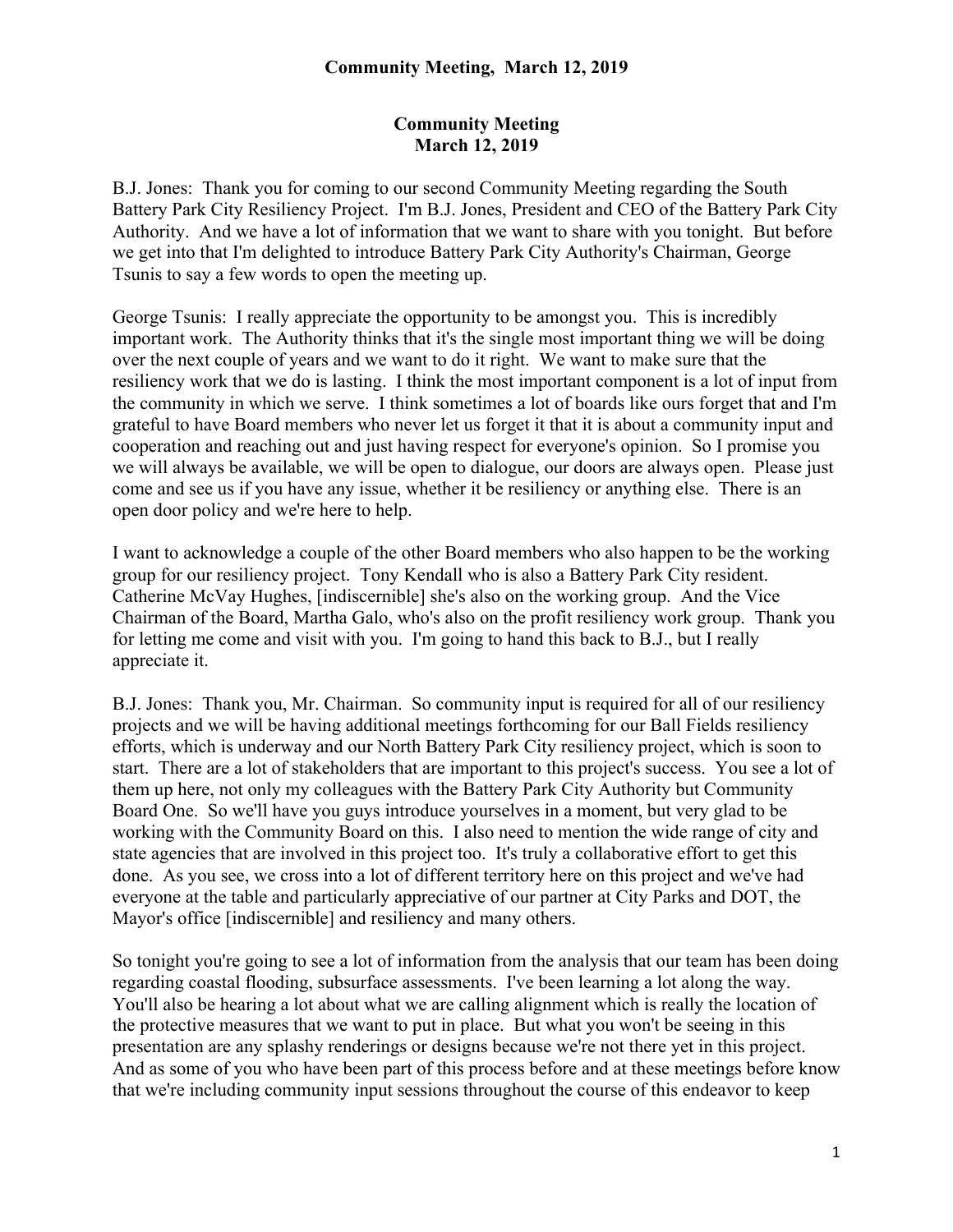you apprised of where we are and so where we are right now is at the analysis phase and the alignment phase and that's what you're going to hear about tonight, it will certainly inform design and we're looking forward to getting your input on that as we move forward too. But speaking of moving, we can't act quickly enough and you'll see in a little bit why. Hurricane season is coming which makes me more mindful of it as ever and so we need to act with urgency, we need to make this happen, and so to keep things moving how about we keep this meeting moving. And so with that, I'm going to turn the mic over to Nora who's going to help facilitate this discussion. So Nora, if you're ready. Okay. Thank you.

Nora: Thank you, and good evening. If anybody needs a seat and wants to be closer in there's plenty of seats left. I'm Nora Madonick and I'm going to be helping out tonight and we're going to be doing a couple of things. Our agenda is really very simple. It's in two parts. We'll have a presentation and then we'll have a Q&A. The presentation is going to be a little less than an hour. The Q&A is scheduled to be the second hour but we're going to stay to answer your questions really as long as it takes. The way we're going to work the Q&A, I know you'll have questions coming up and bubbling up as the presentation is going through. My associate, Karina is going to pass out some cards and pens, and we'd appreciate it if you would write your questions down. We'll collect them toward the end and then I will read out the questions to make sure everybody in the back hears them and we get everything answered. And then when we get very close to the end we're going to pass something out and ask you to rate some things, some values, some considerations for the project. We'd like to be able to take that away and put together some information so when we come back the next time we can share out what we've agreed on and what people think and then take things forward. So without further ado, we'll pass it onto Heather Morgan, Aecom, the Authority and we'll [indiscernible].

Heather Morgan: Thank you, Nora, very much. All right. Can everybody hear me okay? I'm pretty loud without this, so hopefully we'll do fine. One, thank you for coming tonight. We're really excited to be here. Some familiar faces, not only from the first meeting but as well as the community engagement process over the last several months. Before I get started too I definitely want, there are many team members as part of this process that are sitting up here, some are back in, there's Annette back there, that have been a really important part of this project process so far. Jaime, how are you? Thanks for coming. So in this slide deck that you're about to see this has been many months of collaboration amongst our teammates back and forth, the Resiliency subcommittee, we met with CB1 leaders on Thursday. And so I just want to make sure that the content that's in here is certainly not just from me and it's been a large extensive effort. And then the more content we get with all the input from all of you that will be continued through the process and then at the next public meeting as well.

So just to give you an update on the project, for those of you that are just coming in or are familiar with this, if it's repetitive I apologize but we want to get everyone on the same page.

B.J. Jones: Would you do me a favor? Explain to everybody not only your name but what your role is in the project.

Heather Morgan: I'm Heather Morgan. I'm the project manager from the Aecom team. I'm a landscape architect. I have a background of not only landscape architecture but as well as flood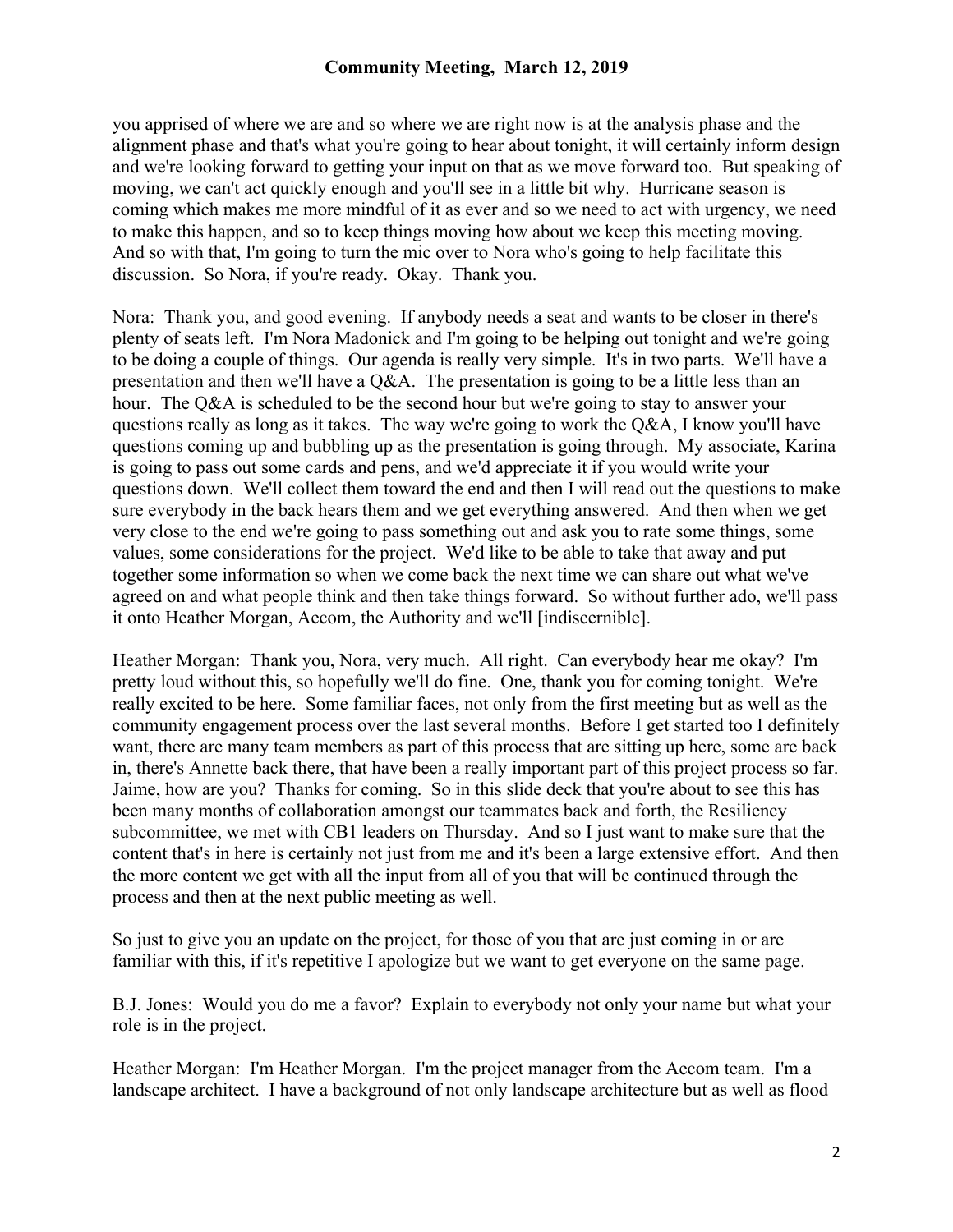risk management I worked for the US Army Corp of Engineers for seven years, so I walked kind of a hybrid in the discipline. As far as everybody, do you want me to go through the Board or allow you guys to introduce themselves? Go ahead, Brian.

Brian Silvey from Aecom Ports and Marine Group.

Gwen Dawson, I'm the Vice President of Real Property for the Authority.

I'm Tammy Meltzer, Chair of the Battery Park City Committee for CB1.

Justine Cuccia, Co-Chair of the Battery Park City Committee for CB1.

Alice Blank, Chair of the Environmental Protection Committee for CB1.

Nick Sbordone, Communications and Public Affairs for the Battery Park City Authority.

Heather Morgan: Thank you. So for all of you, the project that we're working on is the South Battery Park Resiliency Project which you can see on the southern portion of Battery Park City. This project has a direct relationship with three other projects as well as comprehensively with a lot of other resiliency projects going on within Lower Manhattan and other parts of the city. The Ball Fields is currently underway. I know Debbie Addison is PM'ing that from the Authority as well. And STB is the consultant on that. The RFP was released for the North Battery Park Resiliency Project recently and there's been open competition for that. And then the Western Battery Park City Resiliency Project. That [indiscernible] has not been sent out but that is for the western alignment along the 92 acres. What's really important though on this slide besides being situationally aware of the projects that are out there that all of you are going to be seeing is the interdependencies of the relationships between these projects. As we move through this presentation we're going to talk about what this project is being designed for as far as the year 2050 and the 100-year even and that direct relationship with these other resiliency projects. As you can see, they're drawn in lines on this plan. And so what we really want to encourage here is that when all four of these projects are constructed that is when Battery Park City and the adjacent parts of Lower Manhattan will have a connected combined comprehensive response for a 2050 100-year event. Okay. So we're just focused on South Battery Park City Resiliency which is the one in the lower part which is the light blue line. Okay.

Next slide. So to zoom you into the specifics of the project area, this is kind of a delineated boundary for what is mostly contains our project area. Keep in mind storm water moves, this is not, we are looking way past this boundary, but as far as where the physical designs of the comprehensive project will land. It's going to be within this range. Okay. So we just want to make sure you guys have an understanding of where you are in space and in context of the things that are adjacent to the project area. So you know this is South Cove. These things that are grey scaled along the perimeters, these just give you context, Castle Clinton, obviously the Battery. So with our project area it starts far here on the east side almost to State Street. The end of the project will be determined through engineering analysis and feasibility so that's why it's a dashed line.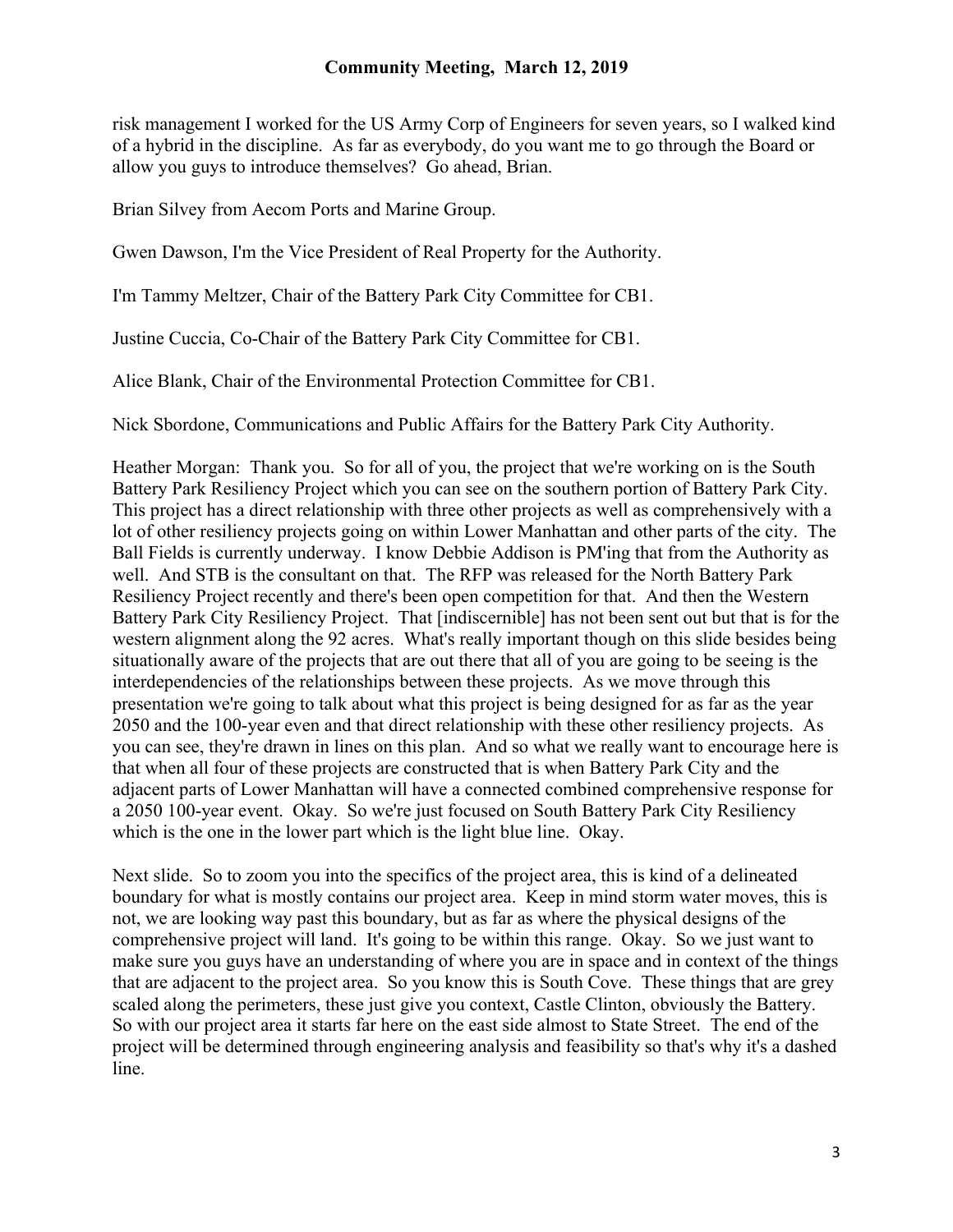As we move west through the project area on the north side of the Battery we go across some subsurface conditions which I'll explain in a little bit in further detail. New York City Parks has the bike greenway there. They're a project partner especially for design collaboration for this whole process.

As you move down through Pier A Plaza, that's another segment of the project area. And then as we shift into the Wagner Park area as well. And then continuing west towards the Museum of Jewish Heritage in the first place. The high points for this project, as in high points of existing topography I'm going to show a little bit in a second, but understand for this project what it's first goal is to tie into high points that are over here and high points over here and to create a coastal barrier, right, to give us risk reduction in the future, so that means not being exposed to a certain level of coastal surge in the future. Again, the year is 2050, a 100-year event. I'll explain that a little bit further as we go.

Okay. So project schedule. We have a very detailed Microsoft project schedule that I don't think any of you want to see. We've tried our best to take what we think is the most pertinent information and what was good for this forum and this group. If you guys have more specific questions about the schedule we can answer that in Q&A, but what we really wanted to do here was capture where we're at in the project, and I think for this forum, really give you guys an opportunity so you can see when we're going to be meeting at the same slides so you can actually know when these meetings are coming and attend them. So cradle to cradle I'd like to say, project September 2018 we signed contract and initiated work. It's a three-year project. In order to get through design we're looking to get to a hundred percent design by December of 2019. This red line is marking where we're at right now, March 2019, and the process that we're at as you can see we're anchored in here with Public Meeting #2. All right. Just to orient you guys on this slide.

As you can see, there's a lot of parallel activities going in tandem, so we again Community Engagement process has been started. We started Inventory and Analysis for Design and Engineering. Feasibility of what we can actually physically build within the project area. Not just what we would like to build all of us collectively, but what can we physically build and you'll see that in slides to come. After this we will move into the Design Development and we'll work through that. We like to use increments of level of detail for 30 percent, 60 and 100 percent design. So the next time you'll see us will be at this 30 percent design threshold where we will have listened to you guys, gone through this process, start to develop concepts. So earlier tonight when B.J. mentioned that you're not going to see designs, the reason why is because we need to get your input and you need to see what was feasible as far as a flood alignment for the project area and then the thing is if anything with landscape architecture, anything with architecture, anything with storm water, anything with civil engineering, it's all attached to the location of that coastal barrier line. So you'll see that in the slides to come. So that's the other reason why it's going in a sequence.

One thing I want to mention is in between these public meetings we have meetings with project partners, agency meetings, some of you in the room have been a part of those, the Resiliency Subcommittee, those will always be interim cycles in between the four overall Public Meetings.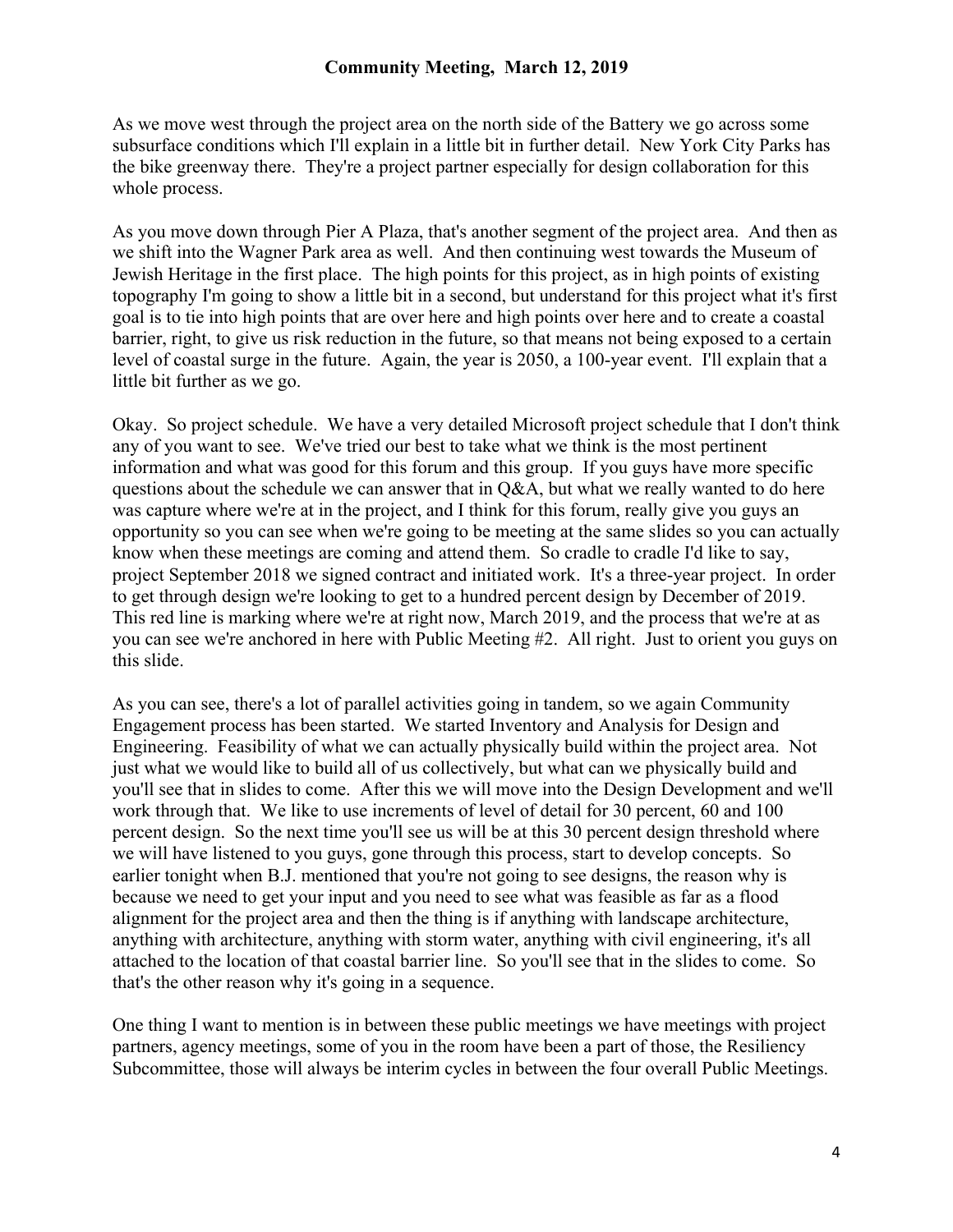So in the past with doing these projects whether for federal service, private sector, any of the projects that I think many of you have ever been involved in, even at your own home, right, there's a lot of different disciplines involved sometimes, there's a lot of different aspects that you're trying to consume and so in this forum, in this larger forum where a lot of us have to share information, right, we're going to fire hose you with all this information, you've got to absorb it, you're going to come back and have questions for us. It's really good to kind of set some boundaries as far as what are we trying to accomplish, right. If we set the boundaries, not necessarily in your opinions or anything like that, but in what we're creating together as a larger team on what is our balance of decisions. So the list on the far right, these are just some of the things that this project is considering. Again, there's many more to add on to this, but this is to give you an idea of the range of what we're dealing with. So look at this list, aesthetics, costs, the design foot elevations, the foot alignment has to meet, I'm going to explain that in a few slides and you'll get a better grasp on that. The design legacy and excellence of the designers that actually created many aspects of the City, within Battery Park City, and even specifically to the Wagner Park project.

I also want you to think about what is it, the design legacy what does it mean to you, not necessarily who designed it, but what it is about that place. The places that you have when you walk through Battery Park City Authority, you walk on the north side of the Battery, you ride your bike along that greenway, what does that design legacy mean to you? What risk measures? You're going to see a ray of options, and once you start to see what we can physically build out there what do those features start to really look like? Lawn space, tiered space, within the Park space, those type of things that are out there that you want to keep as a community and possible expand on.

So as you look at this, we basically have to take all these things into consideration and at the end of the day we have to have a comprehensive resiliency output.

So if any, as we're going through this, any opinions are welcome. Any ideas are certainly welcome. But everyone really has to understand that if we go and we put too much pressure on one thing it isolates the other attributes of the project. If we focus just on cost and somehow that flood alignment comes out where it's just a single flood wall placed out in the landscape, I don't think that's what anyone else wants to see out here, right. So in order to reach integration we have to integrate our opinions with each other and share and be flexible and compromise. Okay. So I know it's a very literal straightforward thing like, "Heather, I already know that," but when you're on the receiving end of all of this and all that the Authority has to take into consideration, as well as what you guys, everyone wants to see collectively we just ask you that you kind of keep this along [indiscernible] shoulders when you're commenting in the meeting or you're asking questions. Okay.

So this is where we get into what we've been doing the last few months. As far as basis of analysis we're here in this Community Engagement Meeting, we've done and we've looked at the previous community engagement efforts that were done and the previous phase of design and work. Existing drawings, we have to collect, we have to know what's below the ground, above the ground, and everything else. We're trying to capture all of that so we can move quicker through the design process.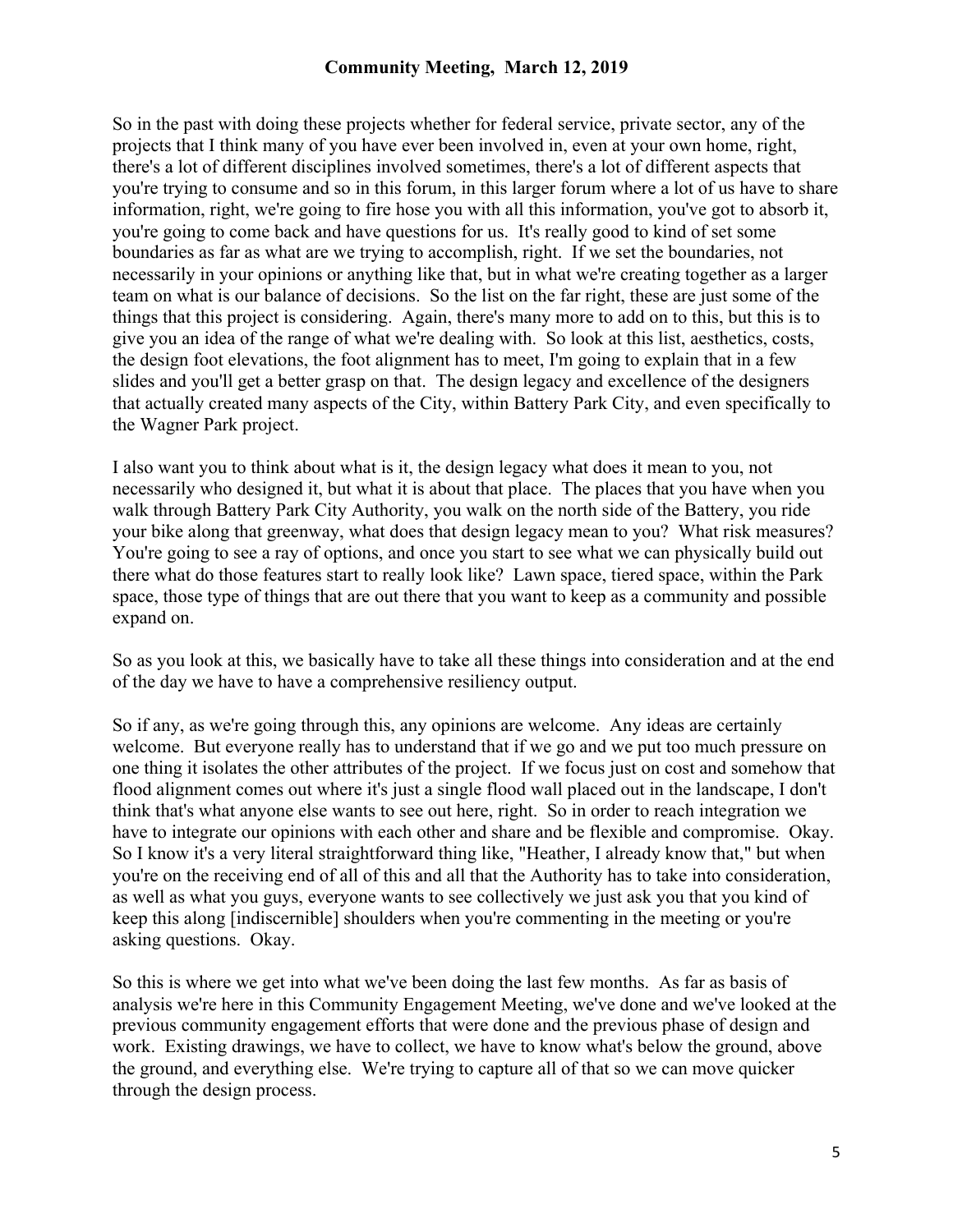Subsurface conditions, you're going to see a slide up here that's really showing you how this project has to integrate into a bunch of different really tough things to consider from a subsurface condition. So let's just think about that. Subway tunnels, underpasses, right, combined sewer overflow systems, relieving platforms, the list is going to go on. Our project partner and agency coordination and then as I mentioned before the work that was done on the previous phase.

So this is something, and you guys might have more questions on this in Q&A, so this project has to be FEMA certified and accredited. So that means that FEMA as an agency will certify it and eventually accredit it, but what that means as far as a design is that FEMA's standards right now they're asking for a design to meet a 100-year event in current conditions. So 2019 conditions. Okay. So when we look at this plan that's up here, right, this is basically the flood plain and the flood inundation areas of where the water would go in a 100-year event in current conditions. This is our minimum standard for flood design in this project.

So when we move a little bit more forward, as I mentioned before, this project is designing for a 100-year event in 2050. So when you start to look at this flood plain for where the water is going to go projected at that type of event in the future and not a very far away future, the inundation patterns increase to this. So this project, as well as many of the other projects in Lower Manhattan as well as the New York City Panel on Climate Change have comprehensively agreed that meeting these higher design standards pun intended in some places, that this is what we're trying to achieve because by the time we construct these projects and they get in the ground if we went with a 100-year event today how many of you are kind of tired of hearing about a 100 event today and then watching it on the news getting inundated or water carrying over. So this also goes back to fiduciary trust and responsibility.

So precedent storms, many of you were dealing with Hurricane Sandy, Hurricane Irene, Hurricane Lee, I did emergency operations when I was at the US Army Corp of Engineers in the New York District for all three of those storms. Many of you were impacted by these storms or had friends or family. Many of you looked out your windows and saw certain conditions, saw where the water went, didn't know if it was rain water, didn't know if it was surge, didn't know if it was ground water. Well, the good thing is we have tools to actually determine what was where and when. We also have great tools to determine what's going to come in the future so we can all make a really good informed decision about what's best to go out there and what you want out there as well for the level of risk reduction that we'd like to capture for the design. So these are just some images from those storms.

One thing I want everyone to really, all of our team wants everyone to really kind of keep, again, on the edges of your shoulders when we're involved in this project is that Sandy is one storm. We are not designing this project for Hurricane Sandy. We are designing this project for a 100 year event, I know you're going to get really tired of me because you're going to have to put up with me for three years, 100-year event in the year 2050. Sandy did not meet those thresholds. It was actually a lot smaller than that in the essence of coastal surge specifically, and rainfall. Irene, a lot of rain not a lot of surge. Lee a lot of rain, went up into the northeast, hit a lot of the ravine systems, had massive inundation.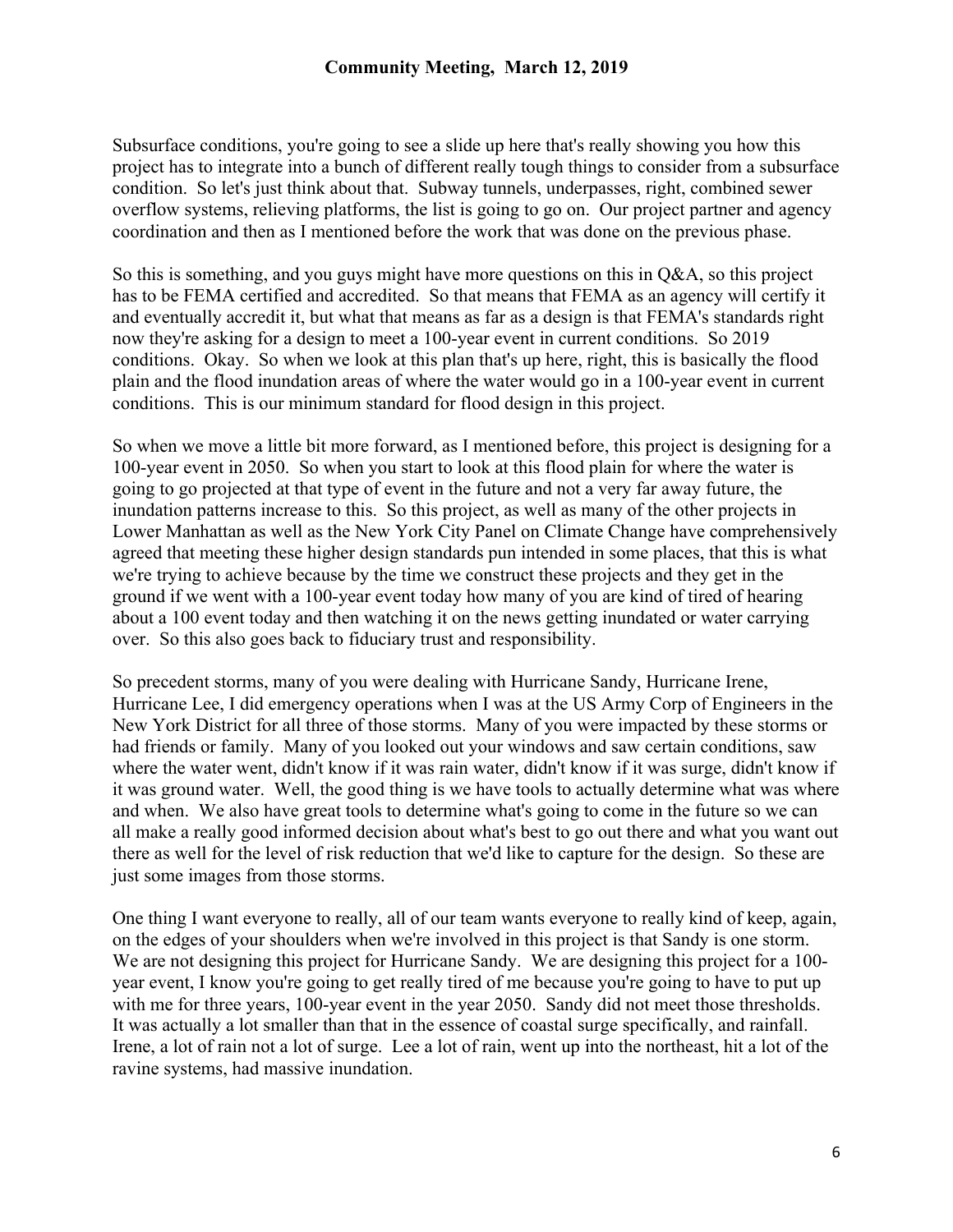So moving into this. These are some of the images that you might remember from Hurricane Sandy. US Army Corp of Engineers had to dewater the Battery Tunnel. I'm sure many of you saw that firsthand and saw what an extensive situation it was. But this is where it gets a little more interesting.

Frequencies of storm, right. So from the National Weather Service from 2010 to 2017 there has been 26 500-year events. We're still trying to collect the most recent data on how many 100-year events there have been. Hurricane Harvey, right, Texas, right, on the USGS rain gages for basically the gages that are in streams in the tributaries for the river ravine systems in there in the Houston region, FEMA and USGS measured that it was a 1500-year precipitated storm event for over 43+ hours. Again, FEMA standards, hopefully they won't be mad at me for this down there, right. What we want to collectively empower ourselves with in the future is a level of risk reduction that we think is responsible for our future, our immediate investments and our future generations.

So this is existing topography. This is the contours that are out there right now. This is LIDAR data. This is not exact. We are working hard to get our surveyors out into the field so that we can get a level of precision that we are comfortable as designers and engineers to stand up in front of you and say, "Okay, around this area, we think this is going to, actually the water is going to move more closely in idea and detail where it's going to go, what we're going to need." I think the high points for this is that your low point is Pier A Plaza. Roughly, approximately you're dealing with about a four-foot contour there, a little bit lower, a little bit higher in certain areas. That's why there is a greyed in of color. Again, this is approximate. Please don't go out there and start measuring because just wait for our survey, how's that sound? Okay.

Going over here to the east, we start moving more to like a 14-foot contour. As I mentioned earlier, high point to high point. As you can see Battery Place kind of comes in through the back, the road is crowned, the 9-foot contours are the range in there. This side of Wagner Park even though the Ornamental Gardens is flat this part gets pretty steep. So then over in here this is Wagner Park. You've got an elevation down here of 7 feet on the esplanade. And then as you transition up into Wagner Park the lawn space it's a range, it's somewhere between 11 feet, goes into 12 and then as you go through the pavilion it starts to descend, in between the two pavilion structures, it starts to descend back down to the street.

So as part of our analysis I really enjoy our Coastal Modeling Team because what we get to do is they get to basically create digital terrain, they look at stormwater that's going to come in, coastal surge is going to be coming from the estuary, they get to combine that and then animate it for all of us to see in an animation way through the existing site's condition. So I'm going to give you a couple of things up front that you need to use as a lens when you're actually watching this animation. The first thing again, 2050 100-year event, so in this video if absolutely nothing was built at all, and it's the year 2050 and a 100-year event comes through the project here that's what this is modeling. There is 30 inches of sea level rise included in this model animation. So again, the second point is the first thing I said, sorry. It's as if nothing was built and water was to move through.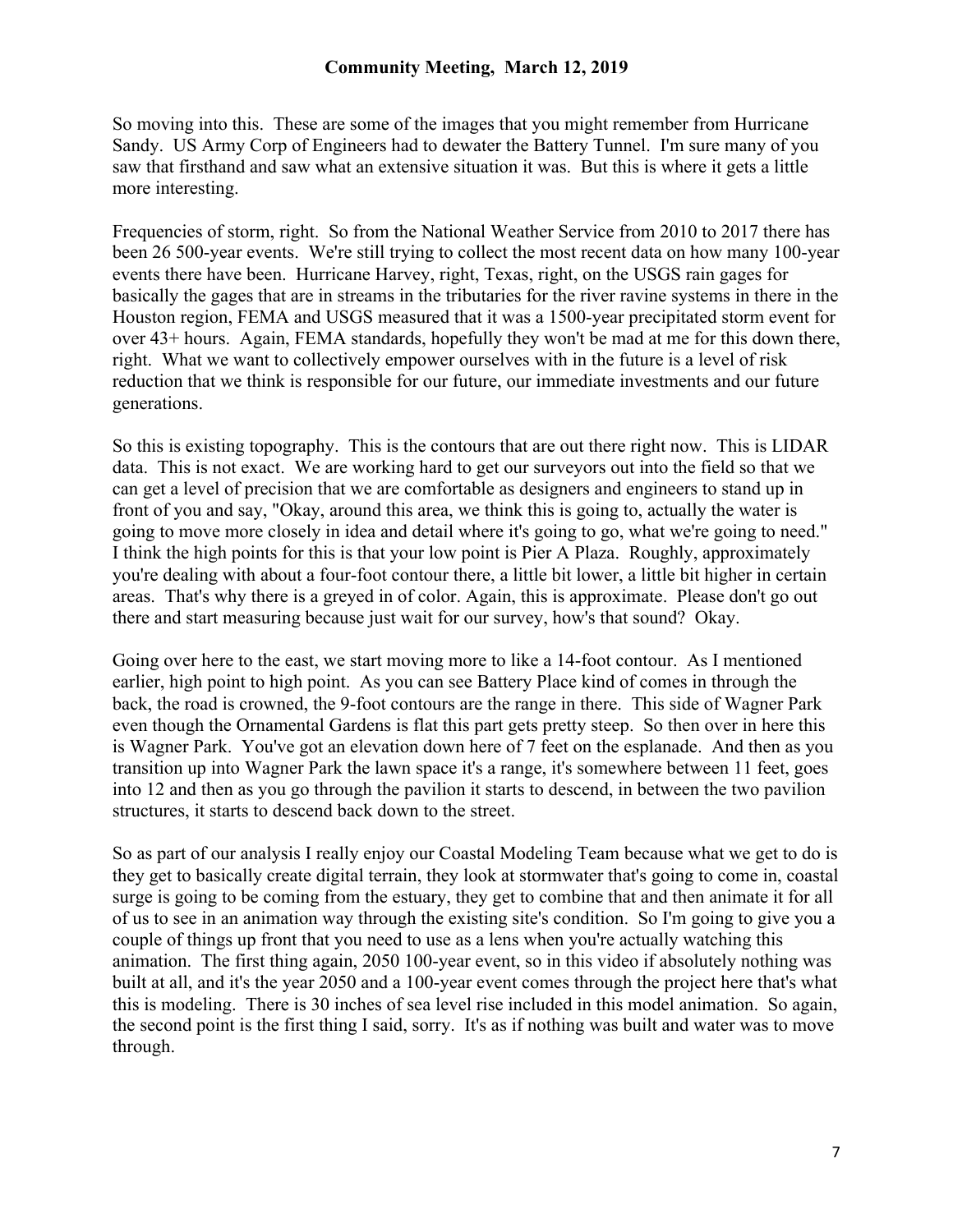Also in the animation, you're going to see there's going to be curves up at the top. It's going to go through one full tidal cycle and then as it starts to go into the second tidal cycle that's when the surge event hits. So one tidal cycle you'll see it because I'm not going to talk while we play this video we want you to watch it. Okay. And so precipitation is not included in this. That's coming at a later stage when we can work with DP more closely on knowing what their stormwater infrastructure is existing and we can model it. And then please when you're watching this, I know it's from an aerial perspective, we can play it a couple of times if you want, it's a minute and like 13 seconds long. When you see rooftops and water going around them the rooftop is there, that is not saying that that terrain or the contours around there are not going to get wet, that's meaning that the water didn't go over the top of the Museum of Jewish Heritage or whatever building footprints you're going to see out there. So I just want to keep you guys oriented to the animation. [Video playing]. I am going to say one thing. Notice that Pier A Plaza is wet on a 12-hour tidal cycle now. Again, year 2050.

Female: Heather, could you explain what it is? It's the depth of the water, right?

Heather Morgan: Yeah. The graph, if you'll hit play again Nick, or just move it right before the surge if that's easy. So the colors, thank you for asking that, I should have said that. So this gradient when you're down in this color threshold it's more shallow as far as the amount and height of the water coming in. As you move through this color sequencing and go closer to red you're getting in higher elevations for surge. One of the things that's really important on this, and this is probably what's familiar to you from Hurricane Sandy as well, is once the surge comes through this low pint the residual flooding stays. So a lot of the pooling and the water, so surge is not just about it coming in with a lot of energy and what it does then, but once it arrives into the urban terrain where does it go? And in this scenario it's staying. So think about again a larger event with rain you're going to see more inundation.

All right. So engineering and feasibility. So here we are, this is subsurface conditions. Again, this is drawn in a more simple way because if you tried to see everything that was there it would probably make you dizzy. Just main features. The relieving platform over here in Wagner Park. I'm going to explain a little bit more what that is. We've got combined sewer overflow it comes through Pier A Plaza. We've got the Battery Park underpass. Again, another storm water and sewer system here. We've got the Brooklyn Battery Tunnel. We've also got the MTA Tunnel, so we're talking about the 1 Train, the 4 and 5 Station and those features as well. All of these combined are what we're going to have to work through when replacing any part of the design, but in specifics the flood alignment because in places it's going to have to get piled down or stretched across some of these subsurface conditions and we'll have to get kind of innovative on how we're going to stance them.

All right. So relieving platform. What does that mean? That is that structure that I was showing there before that comes through here, and this is a section of it, so this is the relieving platform right here. Here's your water's edge. That's the edge of your esplanade. This is your landscape, the Esplanade Terracing Backup towards here. So this section is this section right through here. So what we've learned about this weaving platform is because it cantilevers out and has these piles only so much weight can come down onto that. You can't pile through it. We are to leave that alone because that is actually anchoring that edge, as far as flood alignment leave it alone.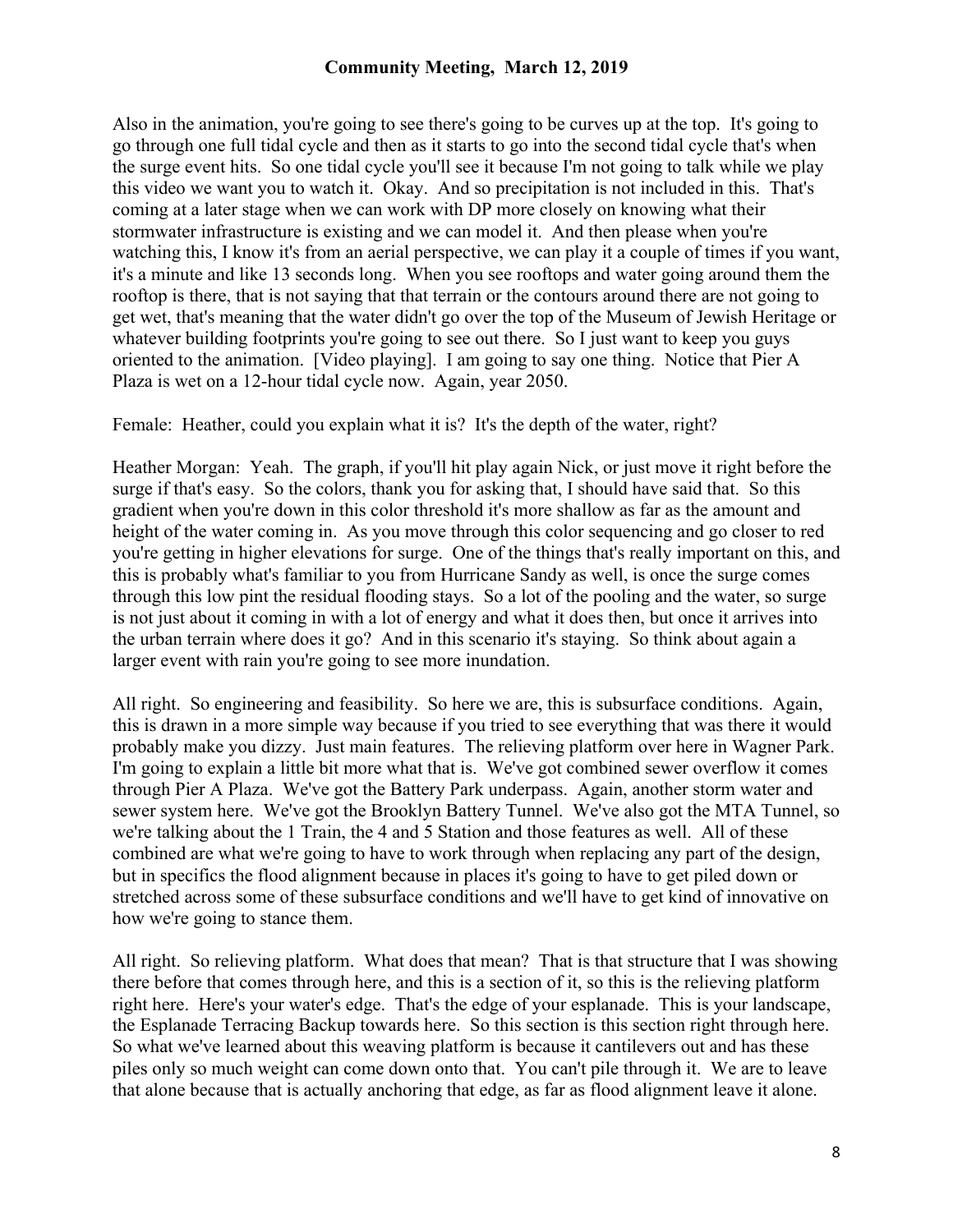So what we have to do then is that because of the relationship of the relieving platform with the rest of the site we have to also keep a load restriction zone off the back of the relieving platform. So the edge of the relieving platform has a bulkhead here, it's a timber bulkhead, and so the load restriction zone is not just over this but it also extends back through here. So the red hatch area that you're going to see through this is not only the relieving platform but it's inclusive of that 20 foot setback. So what that means is we cannot put pilings or any form of alignment anywhere closer to the water unless we went all the way to the water's edge which you'll see in a minute as an alternative to potentially consider, but the alignment would come through this area that we couldn't put it into the relieving platform so it's a constructability issue.

Female: [Indiscernible] questions at the end, but is there a purpose for this relieving platform [indiscernible] or it's just to make the esplanade?

Heather Morgan: So I wasn't here when the design done.

Martha Galo: Yeah. That relieving platform forms the esplanade. The water comes underneath, there's pilings underneath, water flows underneath and the esplanade is at the top of that platform.

Heather Morgan: The bulkhead itself that runs through here on the edge, it's intent on that is to retain all the fill that was utilized from the excavation of the World Trade Center to build out Battery Park City too.

So design foot elevation. This is a term that right now a lot of people are adding to their language, right, dealing with climate change. What we want to do on this slide is show you what makes up how you arrive to your design foot elevation. So NAVD 88 is an industry standard for a vertical data line for North America that everyone kind of uses as your baseline condition when you're determining what your design foot elevation would be in any of your flood designs. Then you place your design storm on it. What's our design storm? 100-year event in 2050, right. Then you add sea level rise on top. A resurge comes with wave action and wave energy. Then you also have freeboard which is a variability on wave action and wave energy and how it's going to perform when it hits certain surfaces. And all of that basically gets you to your design foot elevation. So there are a lot of factors that go into this as well as when water is moving across different surfaces. So to compare some of these kind of what we were talking about with this precedent storms, Hurricane Sandy, this is just an estimate of the water coastal surge for that event. So that's not a design elevation shown right here but that's just an approximate of what we think that surge event might have been for what already happened.

This is your FEMA standard as I mentioned before, 100-year event, FEMA, no sea level rise is considered in that. This is what your threshold then is or your design foot elevation as for 2050 100-year event.

So when we stretch this across the contours of what's existing out there right now, remember that topographic map that I showed earlier, your high points, low points, and things like that? So when we stretch that across here this is our approximate estimation of what the design foot elevations might be for the project area. We won't be able to confirm these with true accuracy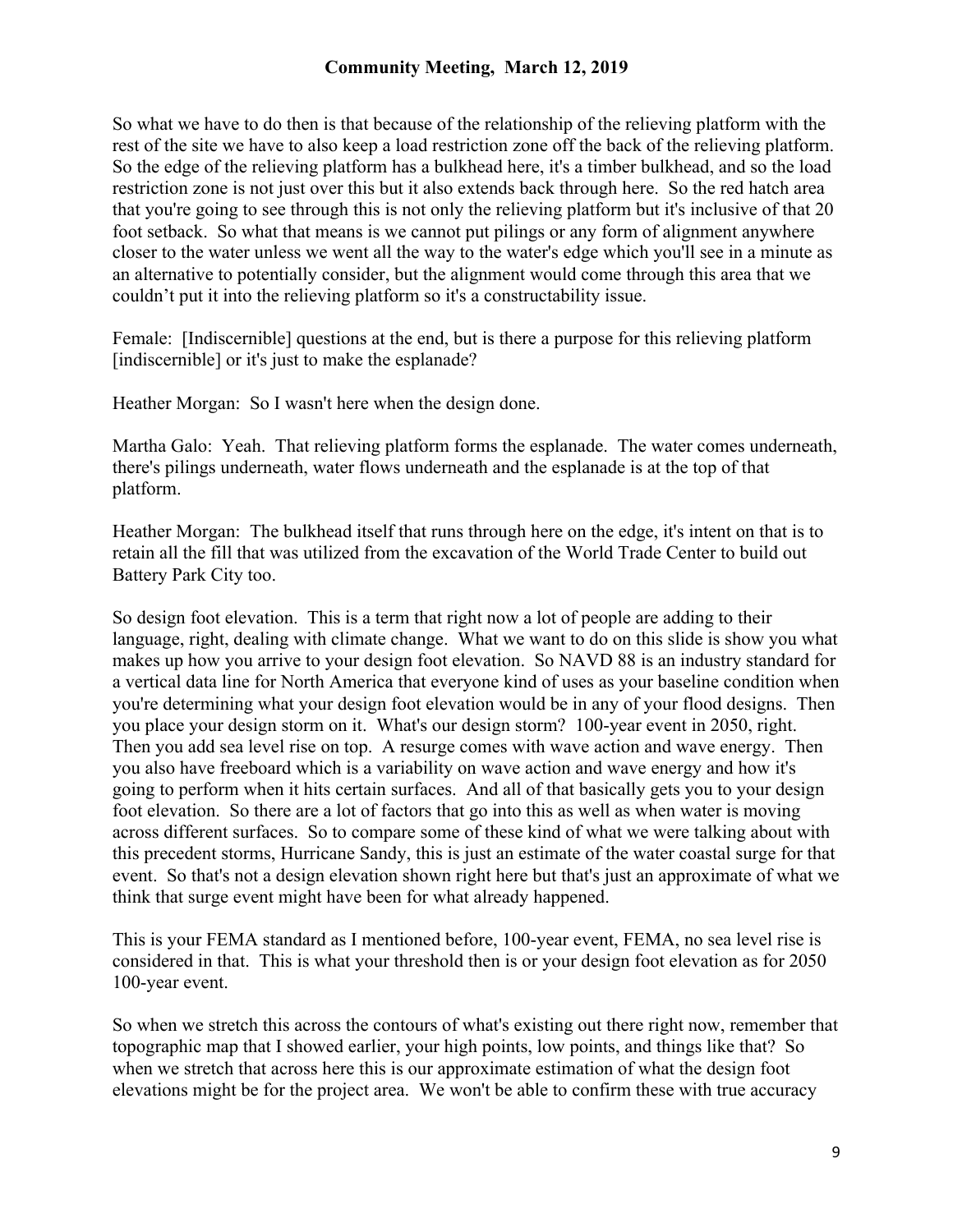until we actually have our survey. Keep in mind that the survey is going to do topographic and bathymetric which is water borne contours. So once we know more with these ranges, might get zoomed in a little better, be a little bit more close in accuracy. Again, this all is modeling and this is all about future scenario storm events.

I think at points you can just see obviously where the contours are in the Wagner Park Section and then over to here the design foot elevations are getting into 14 and 15 over here, and then through this corridor what you have in the Wagner Park and then as it expands over to the Museum of Jewish Heritage.

Next slide, please. So this is your existing topography. This is just really in here when we get to Q&A if you guys have more questions about the design foot elevation or what we call the DFE, and if we have to reference it, but as you can see those design foot elevations correspond with the existing topography but there are other factors besides the topography that go into the design foot elevation.

Height of Intervention. So what does height of intervention mean? So you have your existing topography, what we just showed, right, and then you have your design foot elevation which was the slide before that, the height of intervention is the distance in between. So if you were to actually put a berm out there or a flood wall what makes up that part of that flood alignment to give you the risk reduction for the storm event. So you can see the grade again. We're showing this as gradience because we do not have close proximity on some of these yet but we wanted to give you an idea of what it's starting to look like.

Next slide. All right. Alignment locations. Again, this is the overall project area just to keep everybody oriented.

Next slide. I'm going to start on the east. So starting on the east, this is the north of the Battery. The alignment we're thinking it's going to start around here. Again, the exact points to be determined.

Female: [Indiscernible]. That rectangle is [indiscernible]?

Heather Morgan: Yes.

Female: We know that, but just so everybody else knows that.

Heather Morgan: Yeah. Thank you. Pier A.

Female: Pier A. So that's from Pier A East.

Heather Morgan: Yeah. Thank you. So moving west, right, this is where the bike greenway is, this is Battery Place. All right. So as we move across through this part of the project area we start looking at all those subsurface conditions. Remember, as I mentioned, Battery Park Tunnel, FDR Underpass, right. So that's all that information starts to shape what kind of alignment we would have to have here. When we start moving through here too we have to consider well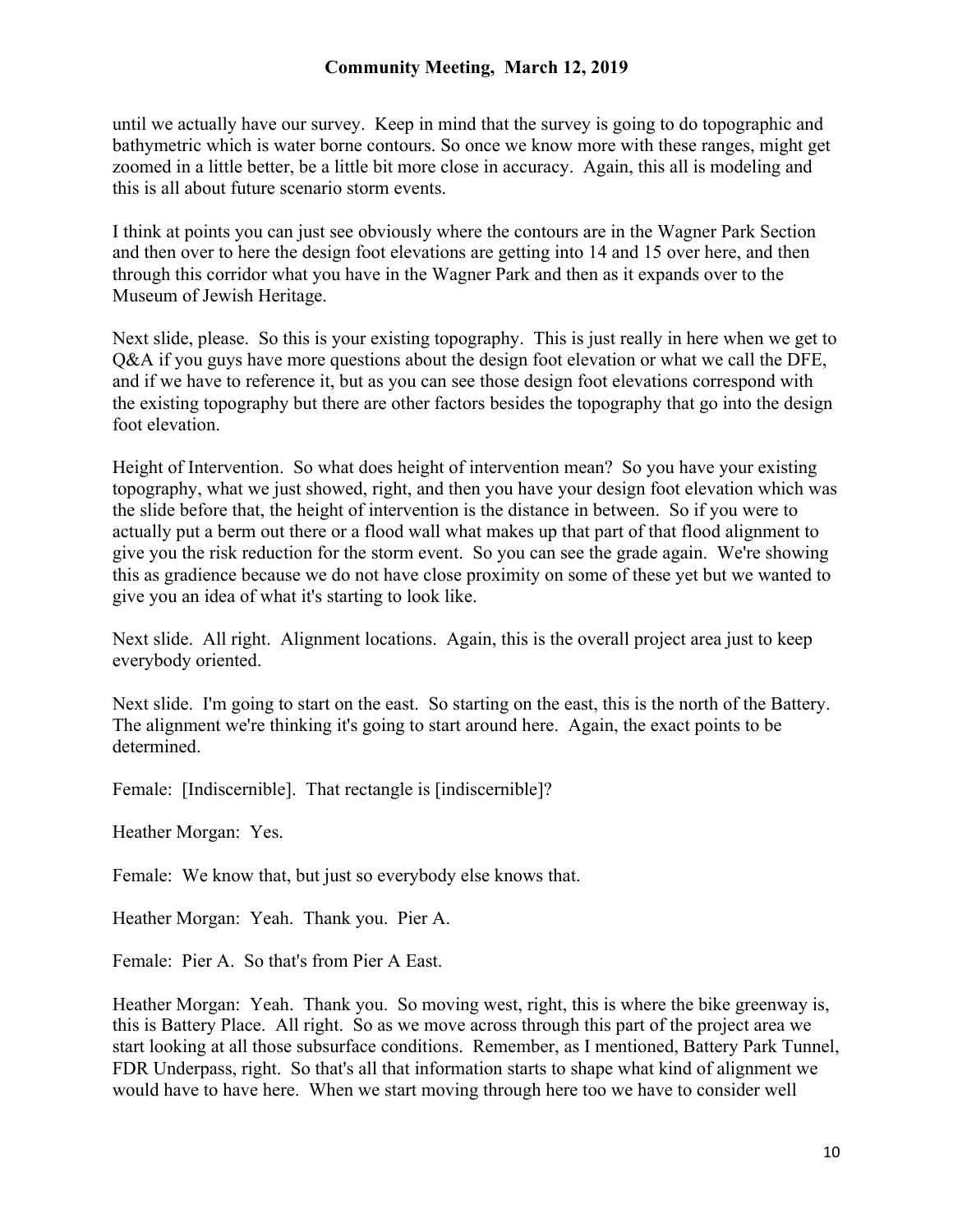what's it not only look like below ground but what do we want it to look like above ground? So these are just call outs and options about what we could potentially put out there. So this is an example of a deployable that's known as a flip gate so it lays down in the ground, when the storm event comes it will actually pop up. It can be propped up in many different ways. This one up here is a flood wall buried within a berm. So the floodwall is kind of underneath buried or concealed whatever your preference is. And then this might be something you might see as a more traditional flood measure which is an actual floodwall where it's standing up out of the landscape on either side, there's not bermed earth but that's just another application.

Female: [Indiscernible].

Heather Morgan: Which one?

Female: The middle one. The berm with the concealed floodwall. Does that pop up at all or [indiscernible] just built as it is?

Heather Morgan: Yeah. And that's a great question. In the floor risk measures our group is kind of breaking it down to two categories; static or deployable. Static meaning it stays in place and stays as is no matter if there is a storm or it's just sunny and 65 outside. On this, the deployable is one that actually moves or shifts or gets deployed, or gets kicked into gear when an event is happening. So static versus deployable, there's a lot of different types of deployables but that's kind of what we've broken in that category. Thanks for asking that.

So as we move west this is Pier A Plaza. Remember in existing topography this was one of our low points you saw in the coastal animation, you saw it on a 12-hour tidal cycle that Pier A Plaza will have wet feet. All right. So knowing that this is our low point and knowing how Pier A Plaza is currently utilized within the project area in Lower Manhattan we're probably going to have to lean towards doing deployables here. All right.

We're going to jump all the way to the Museum of Jewish Heritage.

Female: You might talk about the two types, the other type other than deployable, deployable and the raised [indiscernible].

Heather Morgan: Oh thank you. Thank you. So again, these call outs and these, so because this is a low point, right, deployables there's trade-offs with any form of floor risk measures, but with deployables in a lot of situations you can only use them to go so high because they're freestanding. Once they're propped they're kind of a single thing out in the landscape and if they're freestanding you really only want to use them to a certain height of intervention like we were talking about earlier. So in a scenario like this say that we start going further into our analysis and the deployable height here would have to be into a range that is engineering of record Aecom's not comfortable with that. There might be an addition of having the berm up the grade here and then place the deployable on top. So thank you, Gwen for having recalled that.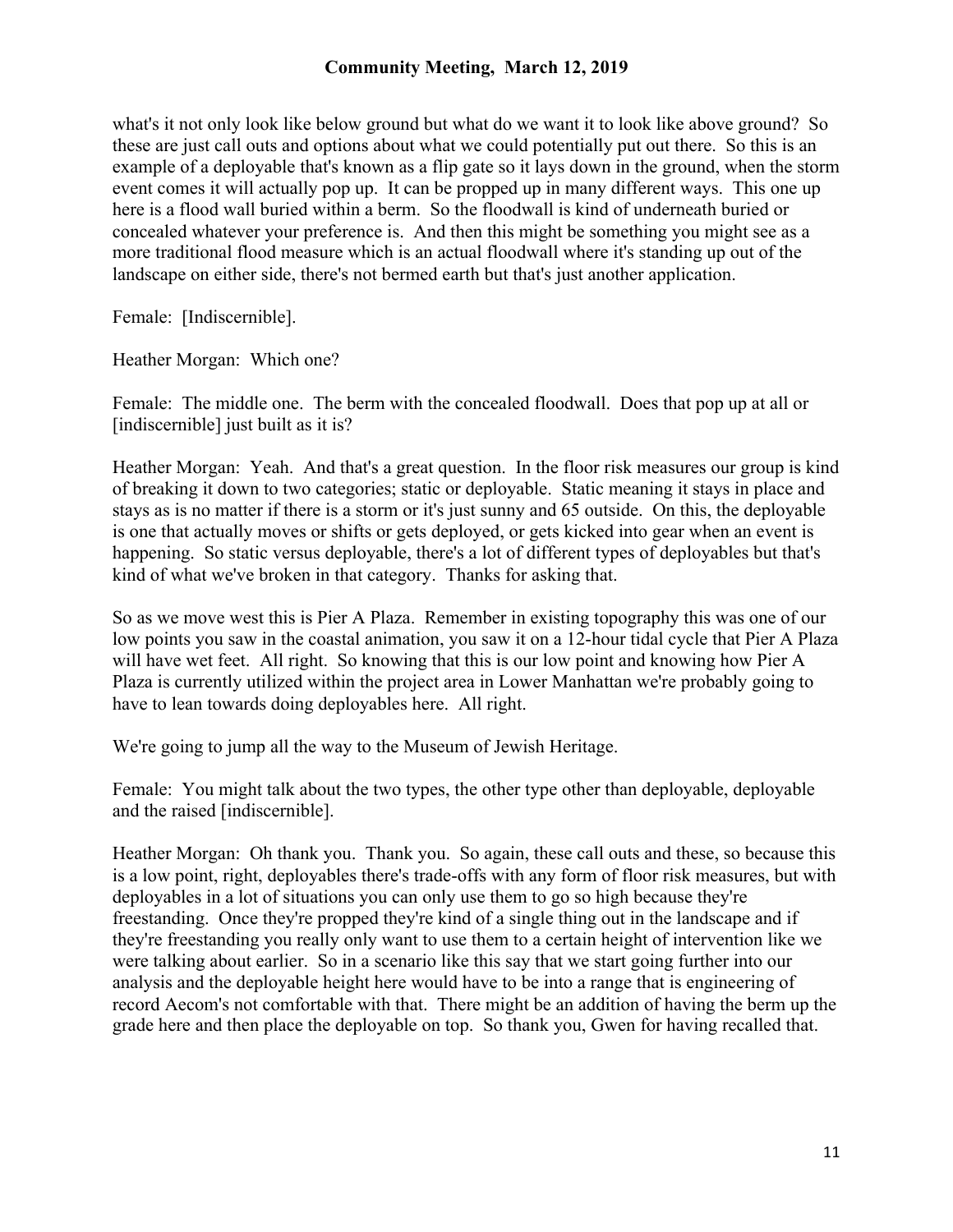Next slide. So we're jumping over to the Museum of Jewish Heritage. Michael Stratford's over here as well. We met with him last week. Thanks again for your time with that. We greatly appreciate it.

So if you guys remember, that relieving platform's here, right, and then the 20 feet behind the relieving platform. So if the scenario hit is on this edge of Battery Park City is at this corner of the building actually encroaches that load restriction zone. So what that means for our team is that in the current conditions our alignment here can't go out into this relieving platform, right, because as we said earlier we can't put that weight on it, we can't have pilings going down in. So what we're looking at right now is proposing that the Museum of Jewish Heritage becomes part of the flood alignment. So what that means is we would reinforce the building, it would be dry proofed so that when coastal surge or storm events come onto Battery Park City that that building actually serves as part of the flood alignment.

Female: And that's a deployable at the top end crossing what is first, correct? Pointing towards 50 Battery.

Heather Morgan: Yeah. Thanks for adding that in [indiscernible]. So the project in order to hit full high ground it needs to come to meet these contours over here on the north side of First Place, so the alignment would then leave the building, cut across First Place, and we have to determine where it would tie in up here. We're not at a spot yet to say that's the end point of the alignment.

Female: So [indiscernible] the building is actually your floodwall and the Park is going to get flooded.

Heather Morgan: You got it. Yep. Spot on. Thank you. Okay. So we're going to jump back down to Wagner Park because we know this is an area too that one we have more space so we're able to look at different options, two we don't have as many subsurface conditions, knock on wood, right now that we don't know about. Okay. So when we start to look at this part of the project area we really start to say, "All right. Well, let's consider everything that we can." So one of the alternatives is to actually carry the flood alignment out to the furthest edge on the waterfront. So all the way out to that edge of the esplanade. That would mean if anything was to go in that direction and have that out there that would mean that the relieving platform gets transformed, maybe it even gets demolished and something else is reconstructed. That would also mean that you would have to put in a bulkhead and backfill this area and there would have to be piled down down to bedrock. That's an extensive construction project as well as a design project. And the cost associated with that as much as that's a really great option for maximizing the amount of protected area based on the relieving platform and the other aspects of the site and maybe what we want out here within a logical timeframe permitting a loan, we have our environmental group here as well to comment on that, basically that comes with that alternative. Okay.

So next slide, please. So we're just going to keep moving back more inland into the project area. So if you remember the relieving platform, you remember the 20 foot restricted boundary, this would be placing the alignment as close as we can to that relieving platform. The drivers on an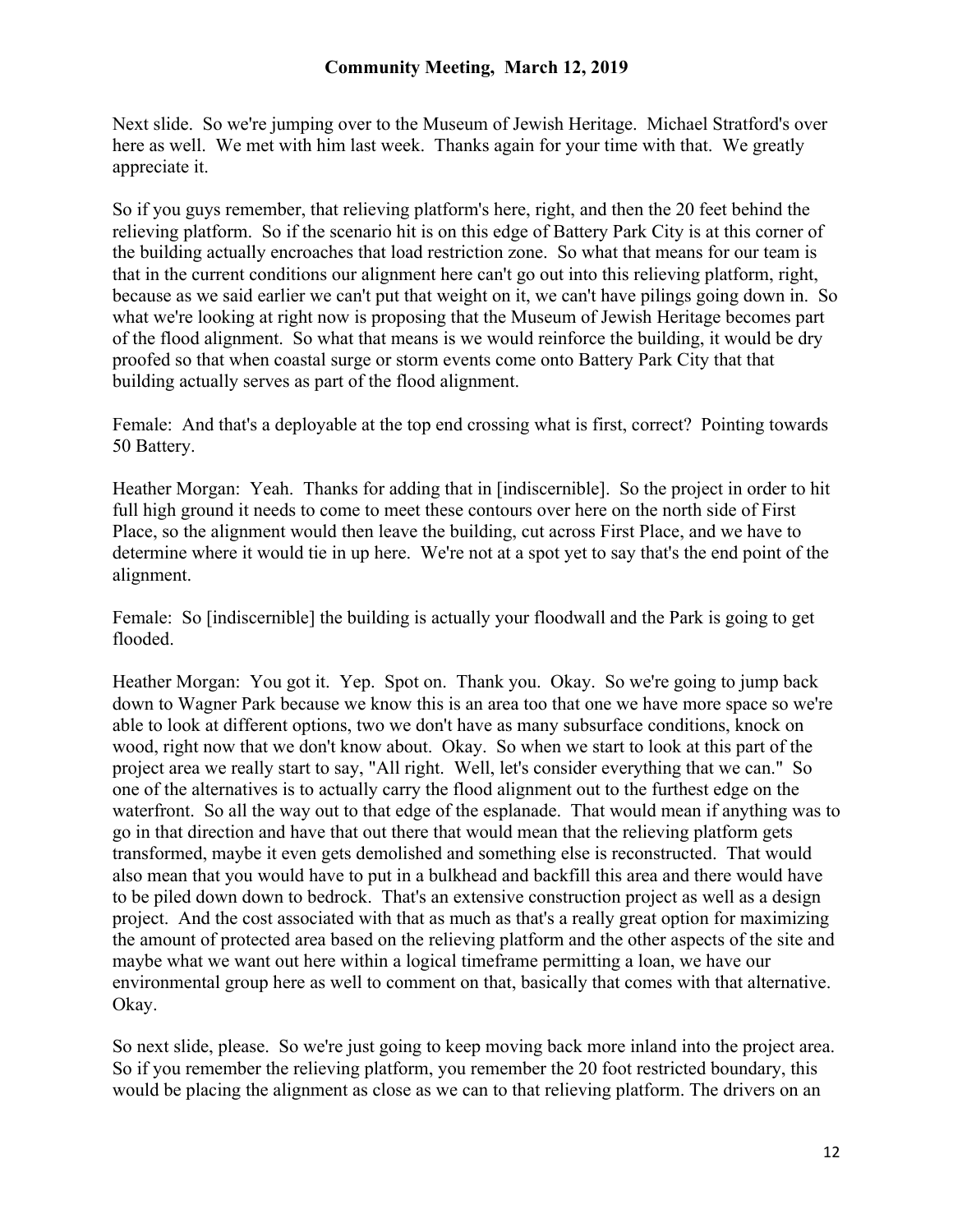alignment like this is it's in a safe place, it's in a doable place. It's not going to be easy, right. We're still going to have to deal with a lot of things like what's the current condition of the relieving platforms if it's on the wet side of the wall. But what we do get out of this is look at the amount of protected area that get elevated up out of the flood plain. Do you remember the 2050 map? The 100-year? Do you remember how much water there was there? So what this is pushing for is though we may not have the luxury to go all the way to the waterfront edge, we're able to take as much of the project area and elevate it up out of the project, or out of the floodplain. That includes any time there's a storm of lesser event than a 100-year 2050 event. Okay. So you saw the 12-hour tidal cycle in the coastal animation in Pier A, as you move forward toward 2050, 30 inches of sea level rise, and as you move towards 2100 your sea level rise in a 12-hour cycle is going to be covering the esplanade. So this is looking a little bit more forward to give more risk reduction in the future and maximizing the amount of public space you have out there.

Next slide. This is moving completely further more inland. So this is if the alignment was going to carry through closer towards Battery Place. This is a similar location to what you saw in the earlier phase of work, right, when we were looking at well if this is placed here we might not have to modify as much as the current project area but you clearly don't get as much maximized protected space for future use. So those are the three alternatives right now in a very simple form because we had a lot to cover today and I'm talking a lot and I want some other people to talk like you, and the other people on the team and people up here.

Female: What's not represented that I don't think people understand from these three slides. The first one is very clear because you're out of the water's edge. The second one's very clear because you're at the end of the relieving platform. Where does that line go through in terms of what the entire park is? Where is that in the park? Because that's not clear. You've got all the other architectural aspects on the thing but not here in Wagner.

Heather Morgan: Do you want me to answer that or do you want to answer?

Gwen Dawson: We had asked Aecom to focus on alignment and then to layer on what the implications would be to what's there now but we wanted to focus on the alignment options first and then layer in how that impacts and what the interaction is with the existing [indiscernible].

Female: So there'll be another three slides that show the existing infrastructure?

Gwen Dawson: I don't, but I know there are three, well [indiscernible].

Heather Morgan: Can I add on to that too, Gwen? So by us not showing everything that's out there in the park we're not trying to in any way say that we don't acknowledge what's out there. The focus of these slides is for you guys to really understand. If you want certain amount of space out there in the future that is a main factor in contributing of where that alignment location goes. There are a lot of good reasons why where those -- we understand that wherever that alignment goes it's not designed in isolation and lost in space. We completely understand the ripple effect into all the other aspects of what's out there, right, for your part in other aspects of the park. But for this slide and for this part of the presentation we wanted to teach you about the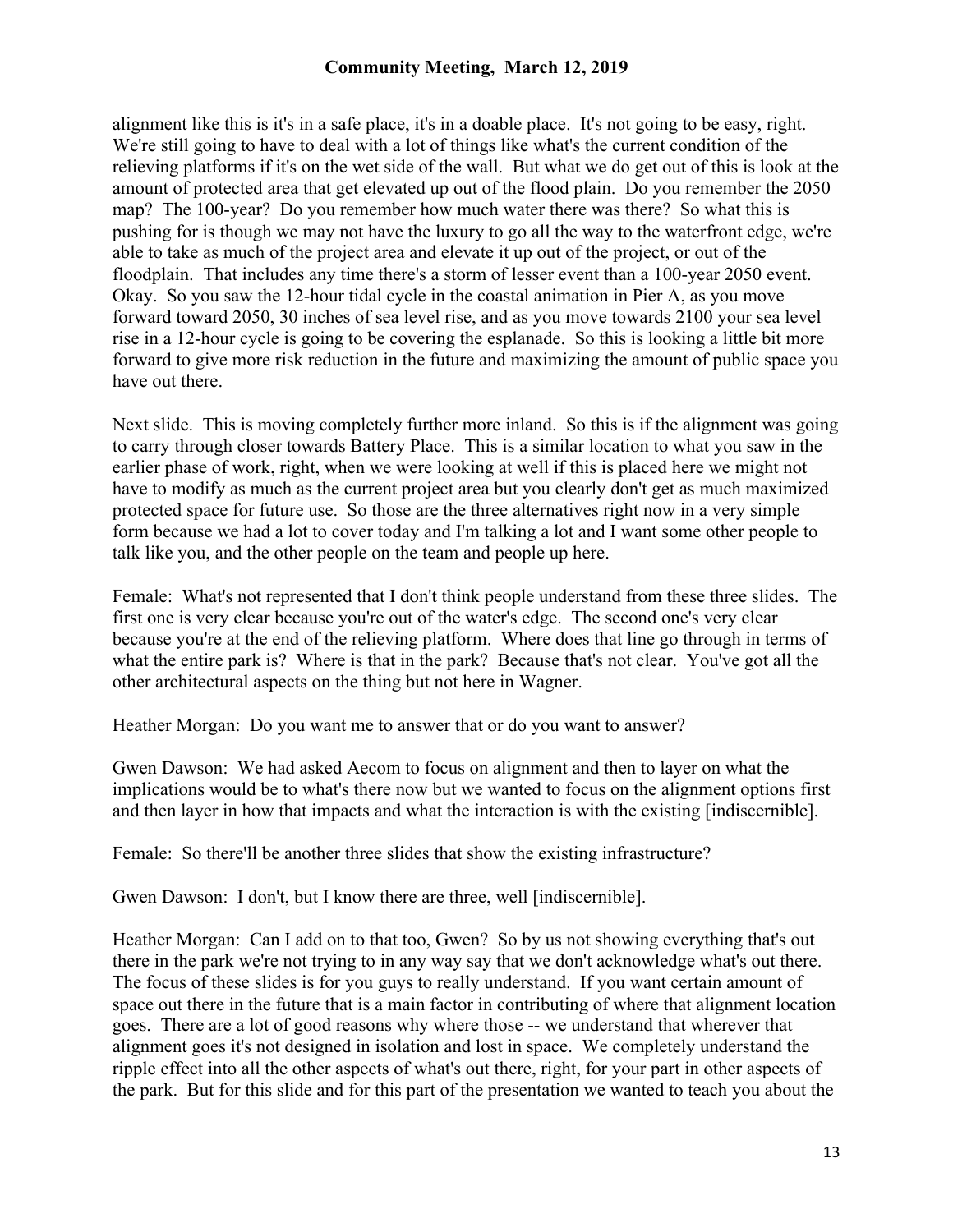flood alignment and the resiliency components of the project because sometimes that information gets cluttered with everything else.

Female: Heather, you may have an answer on the next slide, but each one of those lines what is that? Is that a wall? Is it a deployable? Or is it we don't know yet. Or is it raising the land?

Heather Morgan: We carried it a little bit further based on our meeting with you guys. So we don't know yet exactly what that is because you guys are a part of that process. What we can guide you in is we can say as engineers what's feasible out there, what's safe to put out there, and then based on not only what's safe and structurally sound what's the best form of measure so that we can make sure that it's integrated, integrated into the landscape architecture, integrated into any form of architecture, integrated into how you use the park. Right. We do not want a flood alignment basically dropped into the middle of the park, right, that hasn't actually been incorporated into the landscape. So we're going to show what it could be and we're also going to show what we think is best for in this park, for in this part of Wagner Park based on how you guys use it right now. Basically what would be the most least invasive flood measure for how the park is used today, and reasons why you enjoy it and cherish it.

Female: Heather, those flood barriers though it would be helpful I think to mention to people how high they need to be in order to address, within the range, the low point to the high point.

Heather Morgan: Yeah. Okay. So that we can go back to our Q&A, that high-

Female: You'd want a barrier at the water's edge you could get one but at the point it'd be high and you won't see anything.

Heather Morgan: So will you do me a favor? Will you must write that down on the card with Nora so we make sure we answer fully because I think other people are going, I'm sure your questions are around that too. I see can see you nodding. Okay. So we're going to get to that. Well, it's in that.

Implications of project area. So here you go, right. Next slide, please, Nick. Thank you, sir.

B.J. Jones: Thank you, Heather. I just wanted to jump in here because I think this section is really important as you can imagine, which is why we need to get to it. But I just wanted to echo what I said at the outset of this engagement several months ago is that make no mistake, this is resiliency project. This is driven by resiliency decisions and now by what the data is showing us, what the coastal modeling is showing us and also understanding that balancing act that Heather talked about earlier today. So now what we're going to get into is where we feel that alignment should be both in terms of protecting ourselves against the storms that are to come and are happening already now elsewhere but also in maximizing the areas that are protected in terms of our public spaces and so we're mindful of the implications that that might have particularly with Wagner and the Pavilion and so we take very seriously these alignments that you see here given that. But this really all informs what we think is the right way to go based on what we've seen and the data shown here today.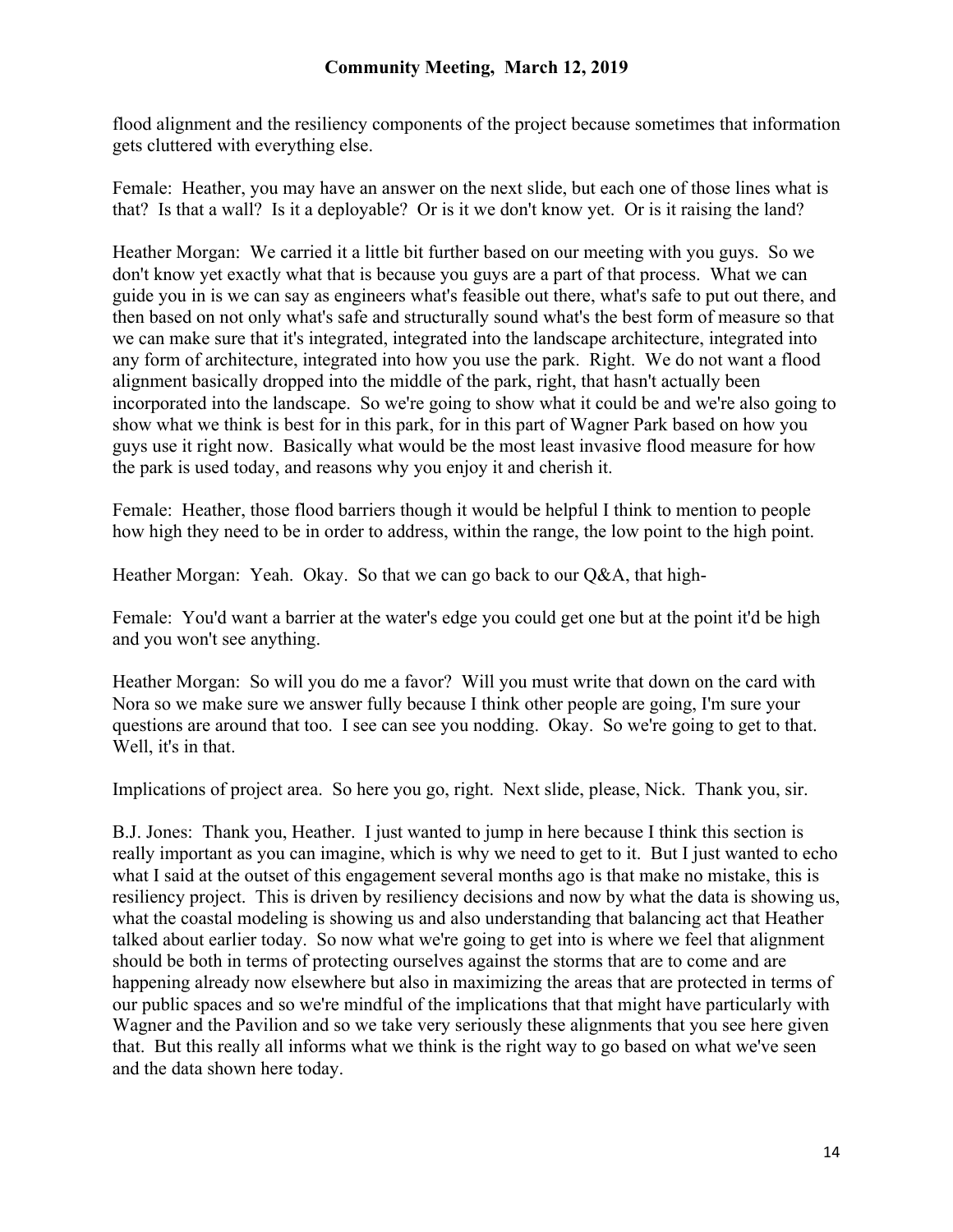Heather Morgan: All right. So Tammy had mentioned earlier, you know, when we put any form of alignment or any form on your design anywhere there's an implication to what's existing and then what's out there. So the previous phase of work, had done assessments, and had looked at this, right. And so when we were brought on board the Authority asked us to kind of pull all that together and look at it again and then summarize it in a more simple way so you guys can understand what decisions are being made about certain aspects that are out there like the current pavilion on site. Okay.

So this was a way for us to kind of break down, and many of you may have more detailed questions again on this one if it's a sensitive topic to you like Nick said, please write it down. But I want to get through this slide and then also get to what was asked about what would make up the flood alignment. Okay. So on the far left you have a list of considerations of how you could handle the existing pavilion that's on site. And then along the top you have considerations, weights basically what does that mean, if we do this what does that mean, how much does it cost, what's its implications to the resiliency part of the projects? I want to echo what B.J. mentioned. This is a resiliency project so the thresholds and comparisons up here are about that relationship. Please look at this image. If this is making you dizzy over here, I'm more of a person that would like to stay over here in the visual, in the pictures, but please look at the existing pavilion. And once your design flood elevation, whatever is designed. Okay. That's a relationship of the height of any form of flood design that would need to be out there for that pavilion and that view shed corridor. Okay.

This is a plan view down here just showing the relationship of the existing pavilion that's out there in the park and its relationship to some other aspects of the site like the Allee and Battery Place. All right. So in these considerations you can look at repair. What if the existing pavilion was to be repaired? Well we start to look at and compare it across what we have listed across the top. Initially you have higher costs. It may not be as much cost as fully remediating the structure but your long-term operation and maintenance because you're kind of just doing some band aid fixing is going to increase over time. This image captures that if you keep the existing building and the existing location, again, that's option 1, that finished floor elevation and the view sheds and everything that you have here when we pop up that elevated moving of most of the project area up out of the flood plain for a 100-year 2050 event it will below that DFE, right, design foot elevation. And as you guys can see no matter what you have to hit that design foot elevation so your view in relationship to the rest of the site will be altered and changed or blocked.

The consideration 2 is to remediate the existing building on site in the existing location. Remediate is very different than repair. Repair is to fix, look at different features and kind of do your best to keep the building going. I am not an architect so those that are are here to answer more detailed questions on the differences between those types of things. But remediate is more of a wholesale exchange or change in the building to basically look at that building and make it more efficient. So right now for remediation, remediation is a lot more changes. It's looking comprehensively at the veneer that's on the building, looking at the mortar, looking at the way it's constructed, why is it failing, what's its conditions right now, what's going on, we have some more detailed information about that in Q&A if it's needed. So remediating is a lot more of a lift upfront. Remediating costs more upfront but the benefit that you get is that your reduction in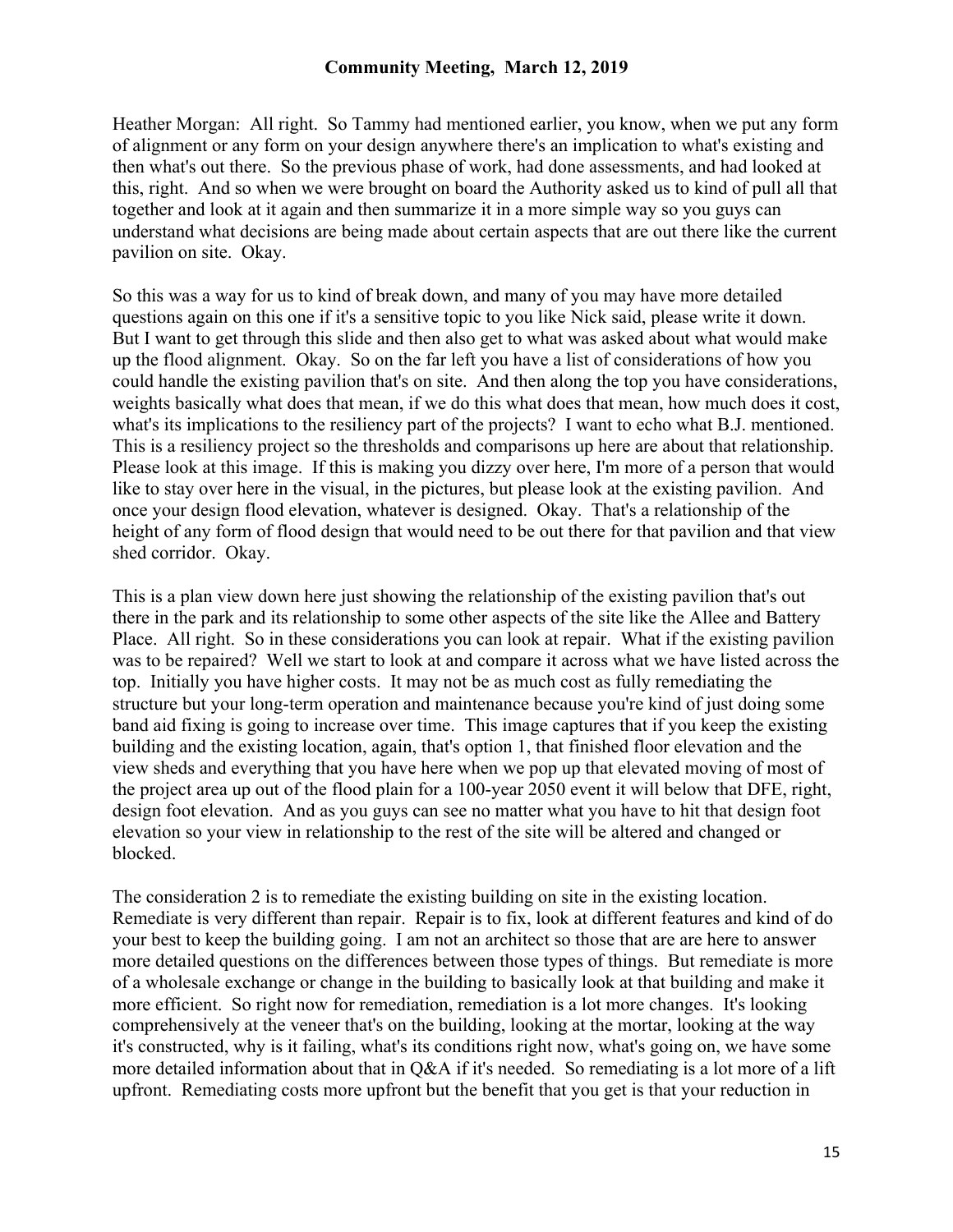O&M because you've made the building comprehensively more efficient over time for now at least until more crystal search comes. Again, below the DFE and blocked by the flood alignment. Any of these options down here are to build a new building. The options there, the considerations there, well what if we just replicated the same design at a higher elevation. You start looking at initial costs that are really intense because you have to elevate the structure, the structure already right now is not in good health as far as staying for a very long time. It has issues right now. And then you start to look at the fact that you wouldn't actually maximize your protected lawn area. Your relationship to the stairs once you elevate the building we all know the stairs that are on the street side, once you elevate that up four or five, maybe six feet depending on how the DFEs go -- yeah.

Female: Can you clarify that you're not talking about elevating the building. You're talking about replicating the building?

Heather Morgan: Yes. Okay. So does everyone, that's a clear line that means replicating the building means that right now you cannot take that current pavilion as it is and pop it up. It's not feasible due to the structural condition of it now. So what this would mean is you recreate a very similar design as to what's out there but place it at a higher elevation. So it's a replication. You're replicating the structure. Okay.

All right. So option here, 3B, is to replicate existing design closer to street. So in this plan you can see this is where the existing pavilion is. What this is looking at is okay, well what if we pushed it back more towards the street? Well, if your flood alignment comes through here now you'll actually gain this space here of additional protected lawn, green space, whatever it is that eventually in the future you see fit to be in your public space.

Female: Heather, the flow line would be where?

Heather Morgan: Well, again, the flood alignment would run like through a potential flood alignment. I don't want anyone to think these are all decided. So the flood alignment would run through here along that edge of that relieving platform and through there. So in this consideration what I would like you guys to see is even though we can't elevate this front part of the park that's on that esplanade and that relieving platform, by placing the flood alignment here and if we do do a new building and if we move it back here towards Battery Place, you gain all this additional space for what you know as Wagner Park. Not only do you gain additional space, right, but it's additional space that can handle a certain level of storm in a pretty close future condition. Remember what I mentioned about precedent storms. Remember what I mentioned about Harvey. Remember what I mentioned about since 2010 to 2017 26 500-year events have occurred.

So then C is to actually build -- well I already just went through that one I'm sorry.

So then 4 is this option of like what if there is no building? Just think about it for a minute, right. Like if we were to maximize the green space, the lawn space, and things that are there and we were to elevate as much out of that space. If we can't come to consensus on what to do with any of these existing structures out there maybe just elevating out of the flood plain and not getting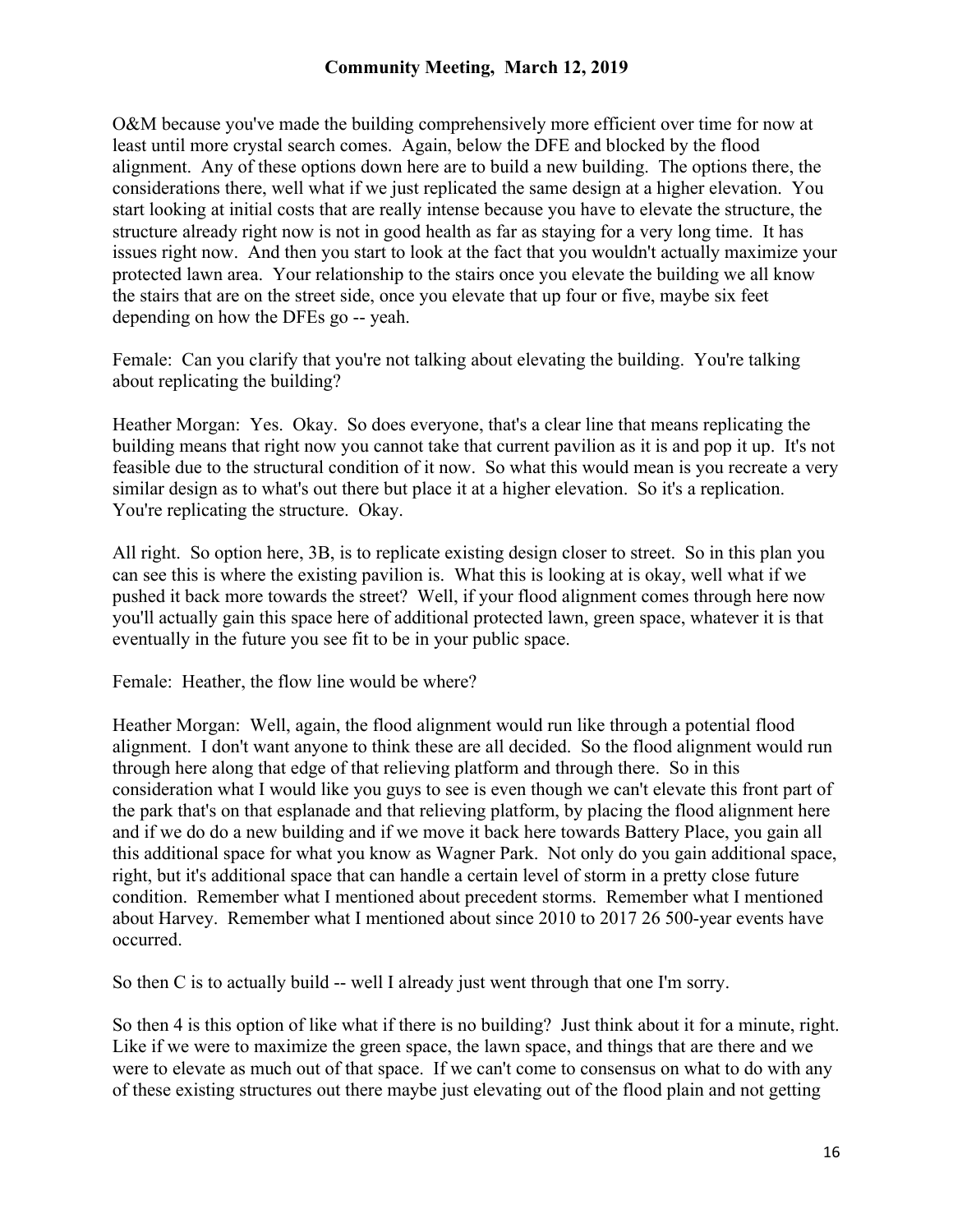the opportunity to design a new building maybe that's what happens. I don't know but that's why we're doing this process and that's why we'd like to be able to move forward with that weighted decision that we were talking about earlier.

All right. Again, so this is getting to your question. So once we take all that information, everything you put up with listening to me explain, which I'm sure, B.J. likes to tease me about using three syllable words too much, so alignment, what could it potentially look like. Based on what we know right now, what do we feel comfortably as a team saying? This might be a way to go, one of the ways to go. So again, I'm going to start over here on the east, not to confuse you, as Tammy mentioned this is Pier A and Pier A Plaza, this is Battery Place. So over here on the far east side or far right side of the slide we have the 1 Train coming through there, the 4 and the 5 Station. Again, all of the subsurface conditions. So one of the reasons why this is hatched red is to be determined on what's going to be best there once we know. Right now we don't know how deep the Brooklyn Battery Tunnel is from the top of the grade on the New York City Parks bike path. Okay. So once we know that, we can start to show you something that's actually more as options but for right now we didn't want to show you something that we can't build. We don't want to promise something that we can't actually deliver on.

So in this section, there would be some form of a flood measure, as you guys saw, you'll see another slide with a bunch of range of flood measures on it as well. As we move west through the north part of the Battery we don't have subsurface conditions there such as the tunnel. So we're going to be able to pile down. So one of the things as we start looking at this is we can do a floodwall that's buried underneath a berm. One of the things we can also do is in this spot if we can build a little bit more of a traditional flood measure as a freestanding wall we'll be able to land create on both sides from a landscape architecture standpoint and working with [indiscernible] because the purpose and use there is a bike greenway, but we'll actually be able to potentially save money in places where we know we're going to have a lot more of a higher structure to do the risk reduction that's seen.

So moving in a little bit further west as you go through the Battery underpass, right there we need to know how close to all those tunnels we can get to. If we anchor down on both sides of the tunnel but we can't pile through the tunnel we need to know how far we can span across that tunnel. If we span across it we also then have to understand well how high can that flood measure be, that height of intervention, whatever it's going to be, how high can it safely be if we can't anchor or pile down through the underpass. So that's why those are hatched red. We're trying to unpack it and as we know more information we can bring you some more design solutions as B.J. mentioned but not in this meeting.

As we move through Pier A Plaza, we've got this is that low point. Again, deployables, the next slide you're going to see a ray of deployables and static flood risk measures. As we transition through into Wagner Park because of the way it is now, because of the aesthetics, because how you guys use it, because how we all love that space right now what we're leaning towards as a team is a buried floodwall. So a buried floodwall that means you're not going to see those flood risk measures above the grade. It's going to look like a park. Now you guys all get to decide what that park looks like but underneath that park is this spot that's a spine of a flood alignment, okay, that anchors down and elevates that entire project area out of the flood plain. So that's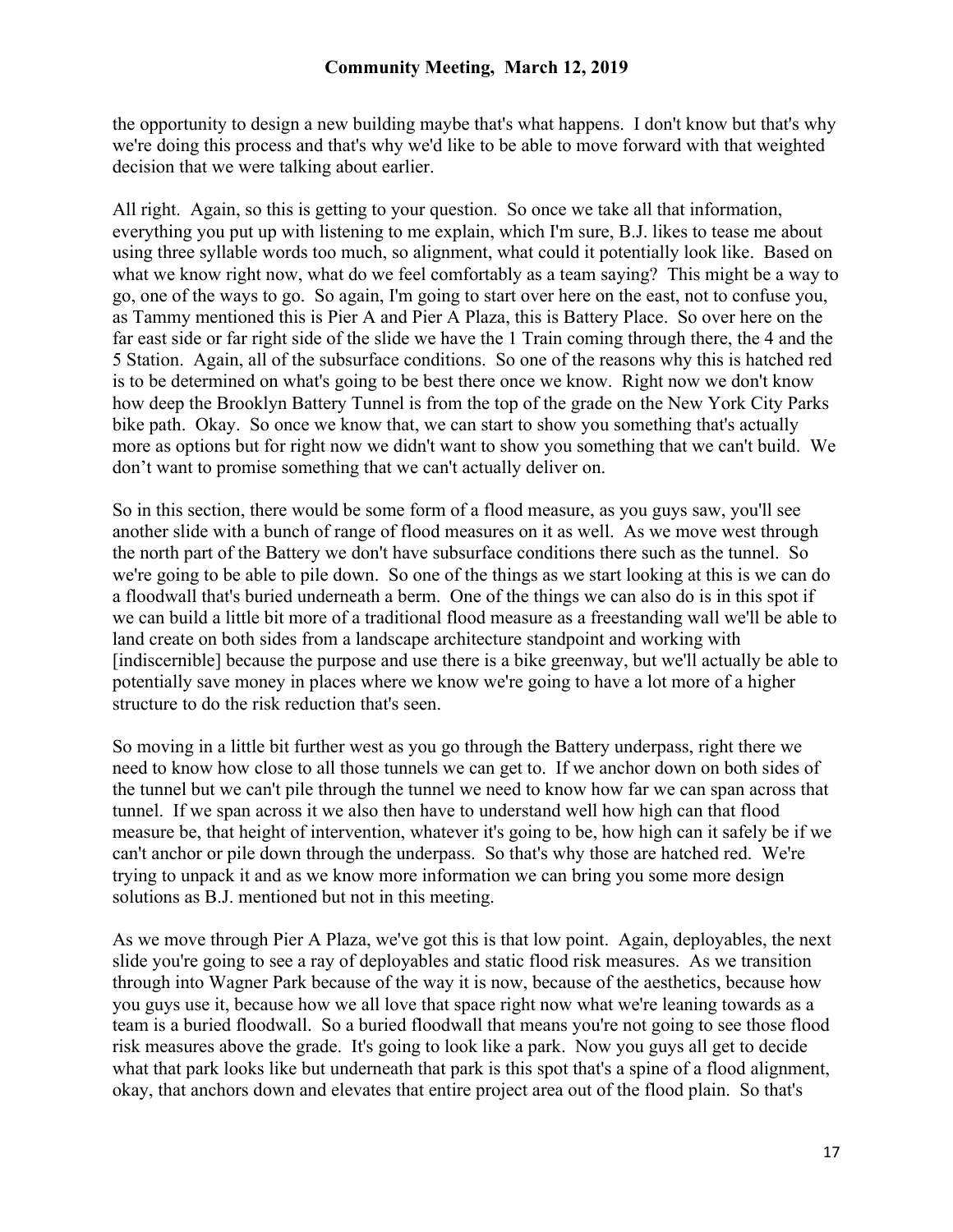what we're leaning towards in that area. Again, we're here to talk about it, we're here to move it forward and to get your input as well.

So then as we move through over here to the Museum of Jewish Heritage we talked about that. That's going to be a combination of dry proofing, what they call dry proofing from a structural engineering standpoint, the Museum of Jewish Heritage, you nailed it. The building becomes part of the alignment. And then carrying over across First Place there'll be a deployable there. That's just TBD because we're trying to determine the relationship on how the Museum's going to be designed as well.

Next slide. So this is all these different array of flood risk measures that you guys were asking me. What is a deployable look like? So notice on the bottom these are deployables and what I mentioned earlier these are static types of flood risk measures. So these are ones again that stay the way they are no matter if an event's coming or not. These down here, this row is a collection of ones that actually deploy or kick into operation when an event happens. This is a swing gate. Think of like a door. It's open. When an event comes it gets closed and locked. It has pilings or columns on both sides to anchor it down. This is a roller gate or a slide gate. It's sometimes varied or nestled into something that's adjacent and when an event comes it gets rolled out and locked into the other side. This is a flip up gate. Flip up gates can get triggered in a bunch of different ways as far as what deploys them. All the technology and deployables has come a long way in the last 5-10 years. A lot of these flip up gates now have three different modes in which trigger them to pop up. Some of them actually through the weight of the water when it comes it will pop up on its own. Some have hydraulics in them that you can actually do it through a system and it actually elevates itself and props itself up on its own. In others, you can come and down manually. Some are set up to do all three in case any of the three fail when an event's coming. Stop logs, that's a little bit more of a traditional and more cost effective but it's labor intensive where you put out columns and you actually stack the logs up. Again, someone's going to have to go out, install the [indiscernible] or the columns, stack up the logs as they go to a certain design foot elevation. And then the vertical sliding gate is what you saw in the previous phase for design where the actual gate itself is stored in a subterranean condition. And when an event happens it actually gets pulled up out of the ground and into its place and then it's part of the alignment.

Female: How high currently can the flip up gates go approximately? Is it like 6 feet, 7 feet?

Heather Morgan: That's a tough question. There you go, let's let the engineer answer. Right. All right. So this is just again contextually if you take that alignment, you saw what you saw and you actually stretch it over this project area plan that you saw earlier in the presentation. This is where this would all land in its relationship to the rest of the other parts of the project.

Female: So my question is with that in front of Wagner Park and going throughout all the park area, okay. That would probably, in my mind what I see happening is a flip gate. Why do you have to do anything else besides put the flip gate in? The 12-foot.

Male: It's an arranged 12'6" off an existing elevation that you have as 9 in there that puts you at [indiscernible].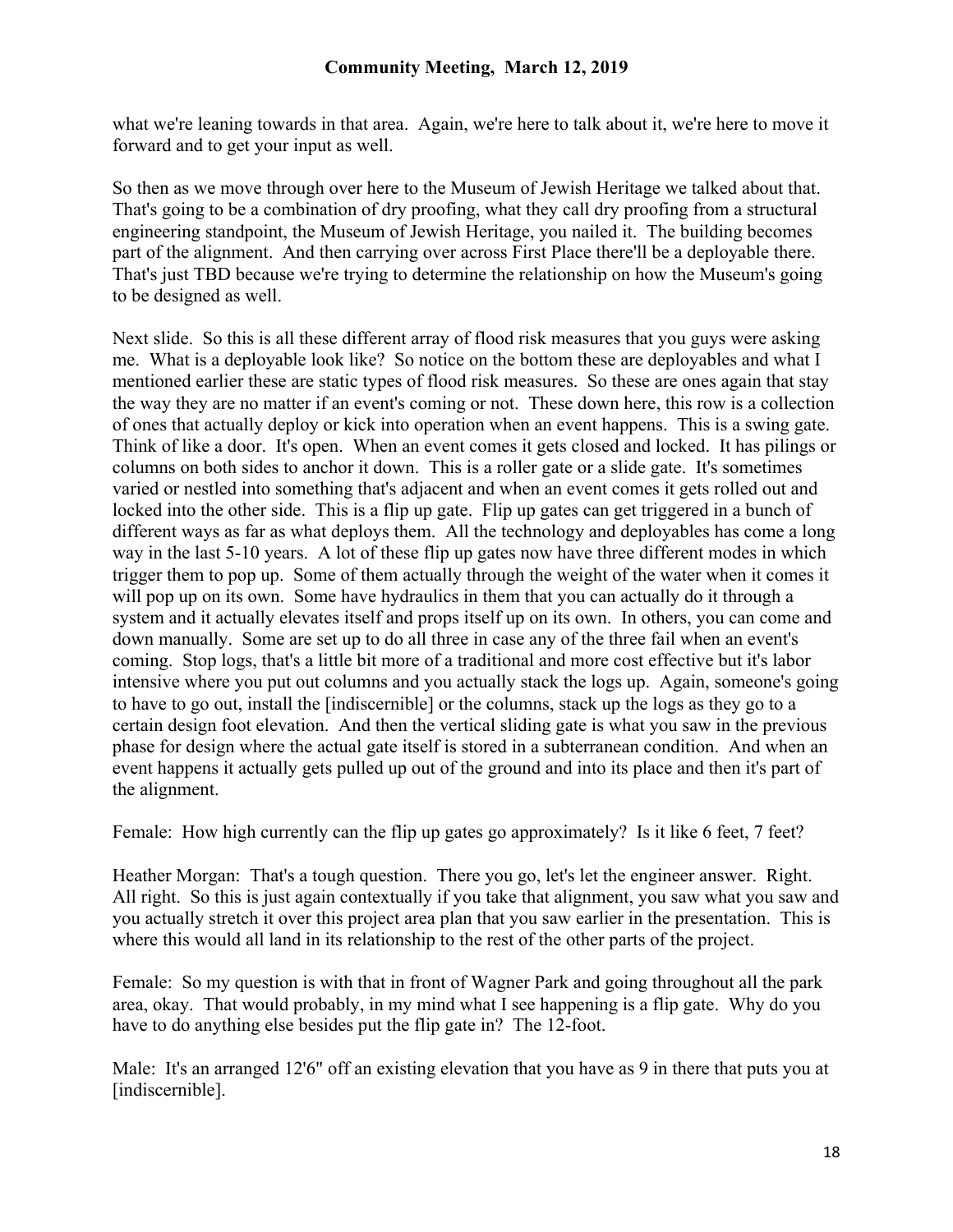Female: And yes, you're going to have to do some construction of the grassy area. I mean it's right through part of the ornamental garden, it's going right through the tiered part of it. I get that there'll be something done there.

Female: Again, it's what the Community Board has as a resolution.

Female: I mean if it's feasible [indiscernible].

Female: Okay. So you'll have to get to all the questions, but I just wanted to put it out there that these discussions have been had by many different aspects of people and we all want resiliency. It's really important to protect Lower Manhattan. There's no doubt that is the primary focus, but the question of tearing apart everything to get there is another conversation. And what aspects of resiliency planning and design knowing that you can get up to 12'6" can be included in this kind of a conversation. And then we want to hear what everybody else in the room has to say so that we can take more notes. But I just wanted to put that out there for what the baseline, for what the Community Board passed as a full resolution.

Heather Morgan: Okay. So can I respond to you guys? Okay. All right. First off, great questions. We passed this around our team until I don't know I think Gabe's tired of hearing me talk about it actually. So here we are. We all understand that Pier A is a low point. We can't change that right now. It is what it is. It's a low point for Lower Manhattan on the western side. Everyone agree on that? Thank you. All right. So as we move through this corridor we also said that Pier A is going to have to be some form of deployable. If you continue deployables contiguously from there through here that means that 50% maybe higher percentage of your alignment is deployable. Okay. That's not including these little spots over here or any of these spots over there. A rule of thumb with risk management, looking at flood risk management projects across the country, what happens when you have a single levy along a big river and that single levy berm fails? So an underlying thing that comes with risk-informed decision-making, dealing with comprehensive flood risk across the country, a rule of thumb is we use deployables only where you have to and you anchor the deployables on other ends with other forms of flood measures that are structured and static so they can share the responsibility and dissipate the amount of energy from a storm event.

So one thing just to kind of inform you guys on before everyone starts actually asking these really detailed questions about this. So let's say in Wagner Park this is a flip-up gate, let's just say that, and the whole way through Wagner Park and Pier A Plaza, when this is flipped up it looks a lot like this. Right guys? A flood wall standing by itself with nothing on the front side of it or the back side of it. Rule of thumb, like risk management, risk-informed decision-making, do your best to not put single measures on systemic problems. You hear in climate change, multi-layered response, multi-tiered, multiple lines of defense. Why? Because if one aspect of it fails it's set up because you're not relying on one single type of deployable or one single wall for a majority of your alignment.

Other things to consider with deployables. All right, guys. Deployables are very costly. They're basically a large mechanism that has a lot of materiality to it and it's designed with very big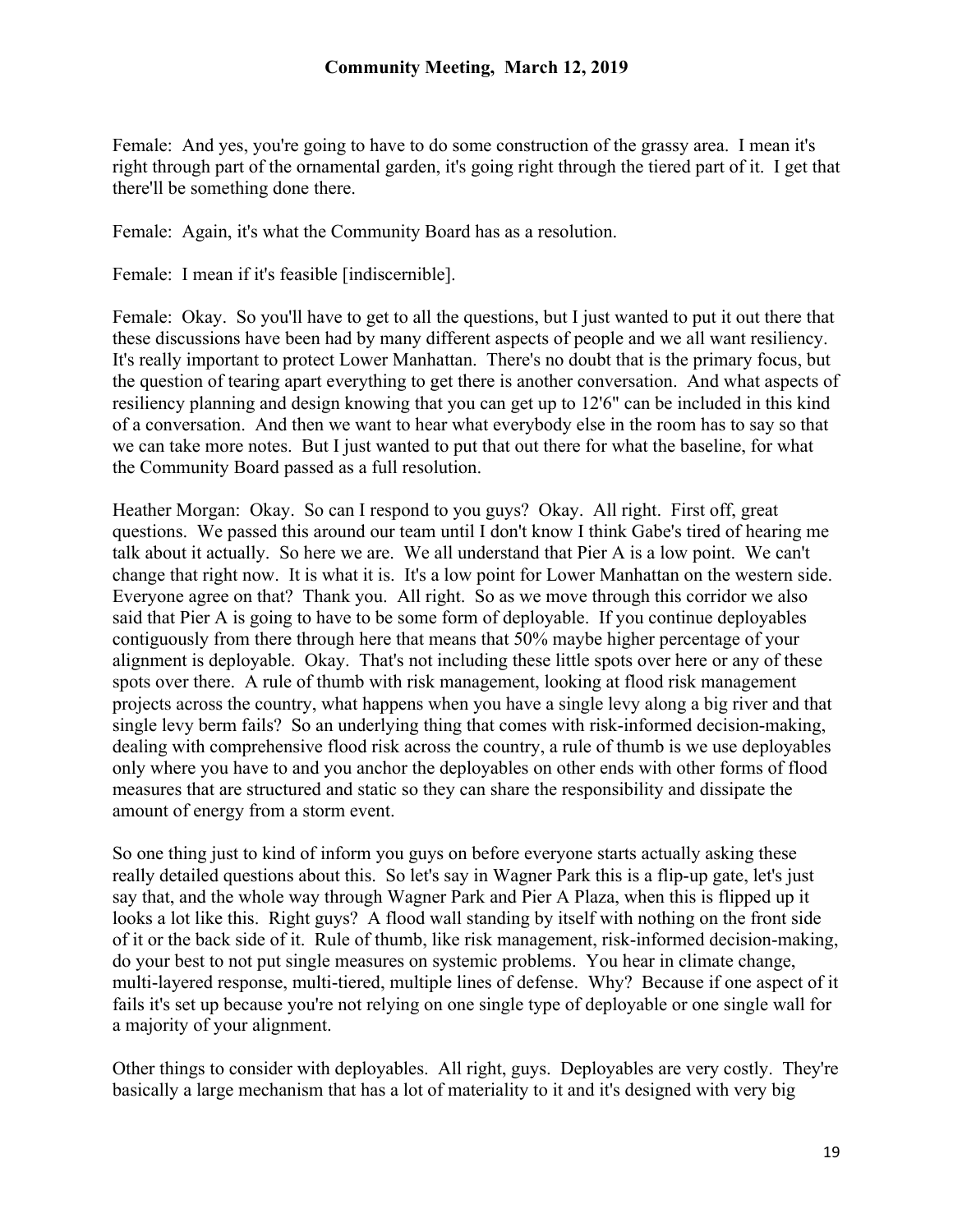precision. It has to have the same size foundation as a flood wall. And it has to pile just as far deep down into the ground. So one thing about deployables is sometimes people think that you can place a deployable within a project area and it's all good. No, the construction footprint on the deployable, the ones that were proposed in the earlier phase of design at an early stage we looked at how far you would have to excavate to put in a section of it and you're talking just excavating to build it would be 25-feet wide, 26-feet deep, and the length goes on. So this concept that we could take a deployable and just insert it nicely into the landscape and everything stays the same your construction footprint unfortunately is still going to completely, I hate to see this, rip up Wagner Park. I'm just being honest with you.

Female: So what's their idea then? I mean if you don't want to put a deployable there what would you put?

Heather Morgan: Our preliminary suggestion so that you guys can have as close to what you have out there now but it not be wet all the time or get ripped up in the future so your grandkids can play on it, or maybe my grandkids can play on it, I don't even know at this point, would be something like this. The concealed floodwall. You guys like the terraces that are out there, right? You like the open lawn, right? We can tuck those floodwalls underneath the grade, bring the grade up, make it grass, terrace it so it transitions back down the esplanade or back out to Battery Place. You see? So that flood measure is totally hidden but the landscape architecture around it you don't even recognize it. The landscape architecture becomes a design excellence that you love and you deserve and you have out there and you will have out there for future generations. By the way, the concealed floodwall with the berm, that really gives us a lot of room to really listen of what you spatially want out there. And what aspects about the current design you spatially would like to retain.

Female: Just a comment about the [indiscernible] what scares me about that is if because sea level rise that's [indiscernible] or what have you, is it possible that that gate is only [indiscernible].

Gwen Dawson: No, I actually was going to make that point. All of these points are valid points and they're valid observations. They're all very nuance and they all have many layers to them. And certainly I understand the logic of saying, okay, if we could have a deployable that is not there all the time then you can keep the park as it is maybe, or closer to as it is. But what happens with sea level rise, and one of the things that's really kind of come more into focus during this part of our process is that that park, parts of that park and the esplanade are going to see water a lot. It's not going to be just the once every 5 or 6 year kind of storm or something that's very infrequent. There are going to be more frequent storms. And then at some point just with the natural tidal cycle you're going to have situations where you're going to have wet areas in the park, on the edge of the park and the esplanade.

Heather Morgan: Yeah. Just to add onto that. Think about when I did emergency operations for Sandy in East Rockaway. Right. We mentioned this at the CB1 Leaders. How many of you remember that it was actually the coastal search coming, hitting the Boardwalk, parks, I mean when I worked for the Corp we used to work with you guys on the Boardwalk renovation moving along and trying to tie it into the dune previous to the event. And the Boardwalk ripped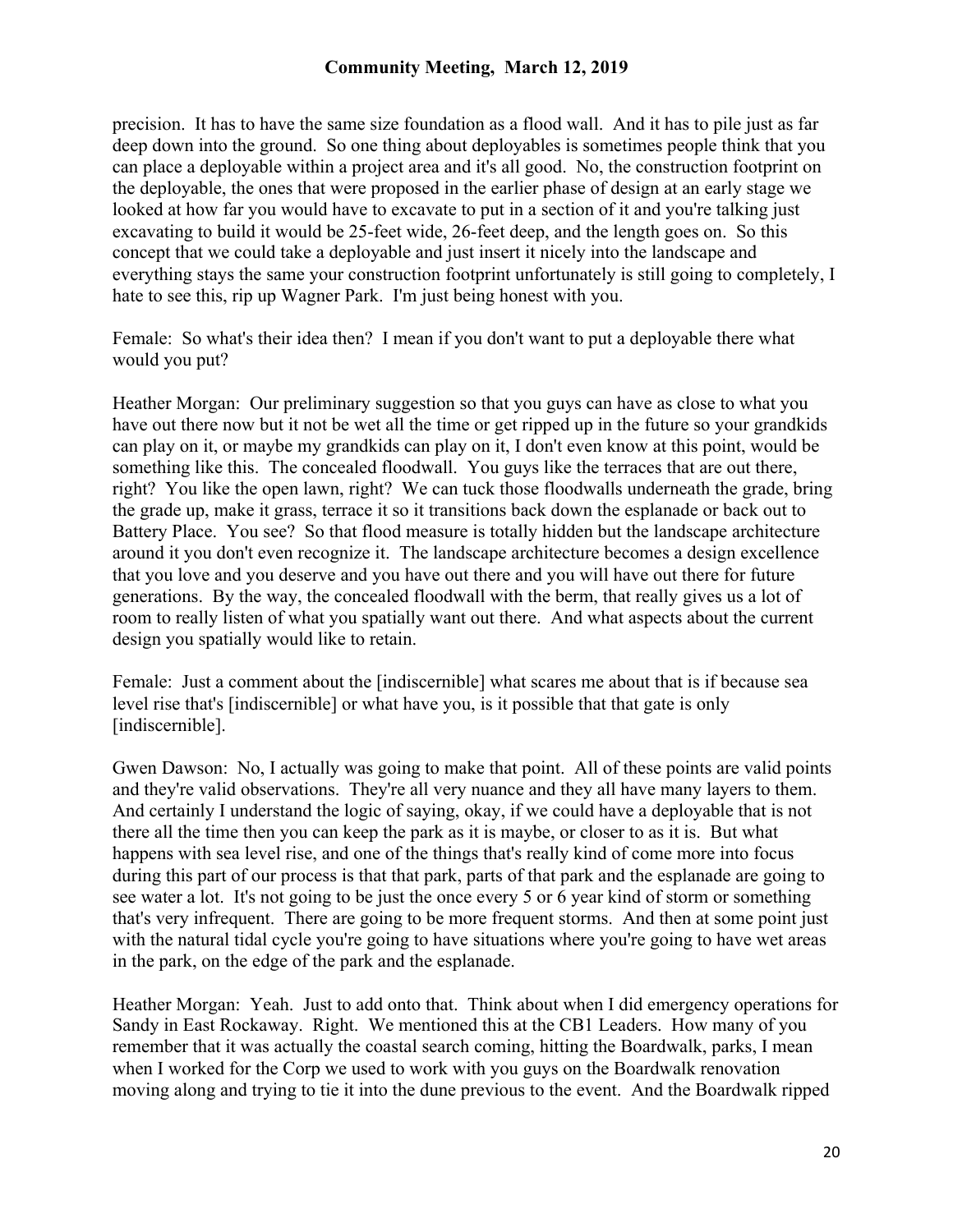up and the Boardwalk moving through the terrain also did a lot of damage. With what Gwen's saying, and our engineers are looking at, that relieving platform has gotten the wear and tear since 1996, since it was constructed. Okay. It's gotten Sandy, nor'easters, lots of other things. Everything that we're showing you about storms to come means it's going to continue to keep getting hit more wear and tear. That relieving platform is on the wet side as far as the ocean side of that alignment. We will do all the calculations, we will look at making sure if anything ever rams against anything or anything like that. But I will tell you from seeing a lot of flood projects throughout the country after working at the headquarters of the US Corp of Engineers, you want something like this when something comes that shares and dissipates that event across the landscape in a single measure here for something to arrive at no matter what the degree is.

Female: It wasn't saying a single measure through the entire park, but my thought was for the open areas and for the design that we have that what considerations were given with the raised platform we already have that's there because it is a terraced park, what considerations were given working within the existing design of the park to make it resilient. There are ways in the ornamental gardens to add walls, there are a few [indiscernible] in the Museum of Jewish Heritage as a giant floodwall in itself. So what other measures are being considered versus knock it all down or do nothing. Like where in the middle is there some ground? That's what I meant. Not gee, let's just pop up gates all through the entire park because that I understood was not reasonable from the failure point because of where we are with Pier A. So just understand that I'm not like all gates or nothing.

Heather Morgan: Okay. That's fair. Go ahead, Gwen.

Gwen Dawson: I want to make sure, do we have questions that we need to answer.

Heather Morgan: Yeah. The next step slide, so we can just do that so everyone knows and then we can  $O&A$ . I just want you guys to know that this is for the project. You're going to see surveyors out in the field. This is your neighborhood so I just want you to know everything that's going on here. We're going to have surveyors out in the field like I said they're going to be doing the dry contours, the terrestrial terrain stuff in your streets, around the park and the project area. They're also going to be getting into the water and doing that and doing the bathymetric survey.

Geotechnical borings. They're going to be out there, they're going to be drilling into the ground. They're going to be going down to a pretty far depth, 50, 60, 70 feet. The reason for that it's going to pull those samples up. We need to know not only what's going on from the subsurface condition but what is going on in that soil strata. How are things built up because we're the engineer of record, so whatever we pile into the ground we have to have an idea of how far the pilings have to go, how thick they need to be, how the spacing in between them. It's all engineering stuff but that's why that's getting done.

Environmental assessment. We're going to be looking at our impact to anything, natural, cultural resources, the social effects, air quality, all that's going to be considered in the environmental assessment. Moving forward we're going to have some different meetings for design feedback. We'll talk about that later. And then please just know that we'll be having another meeting at this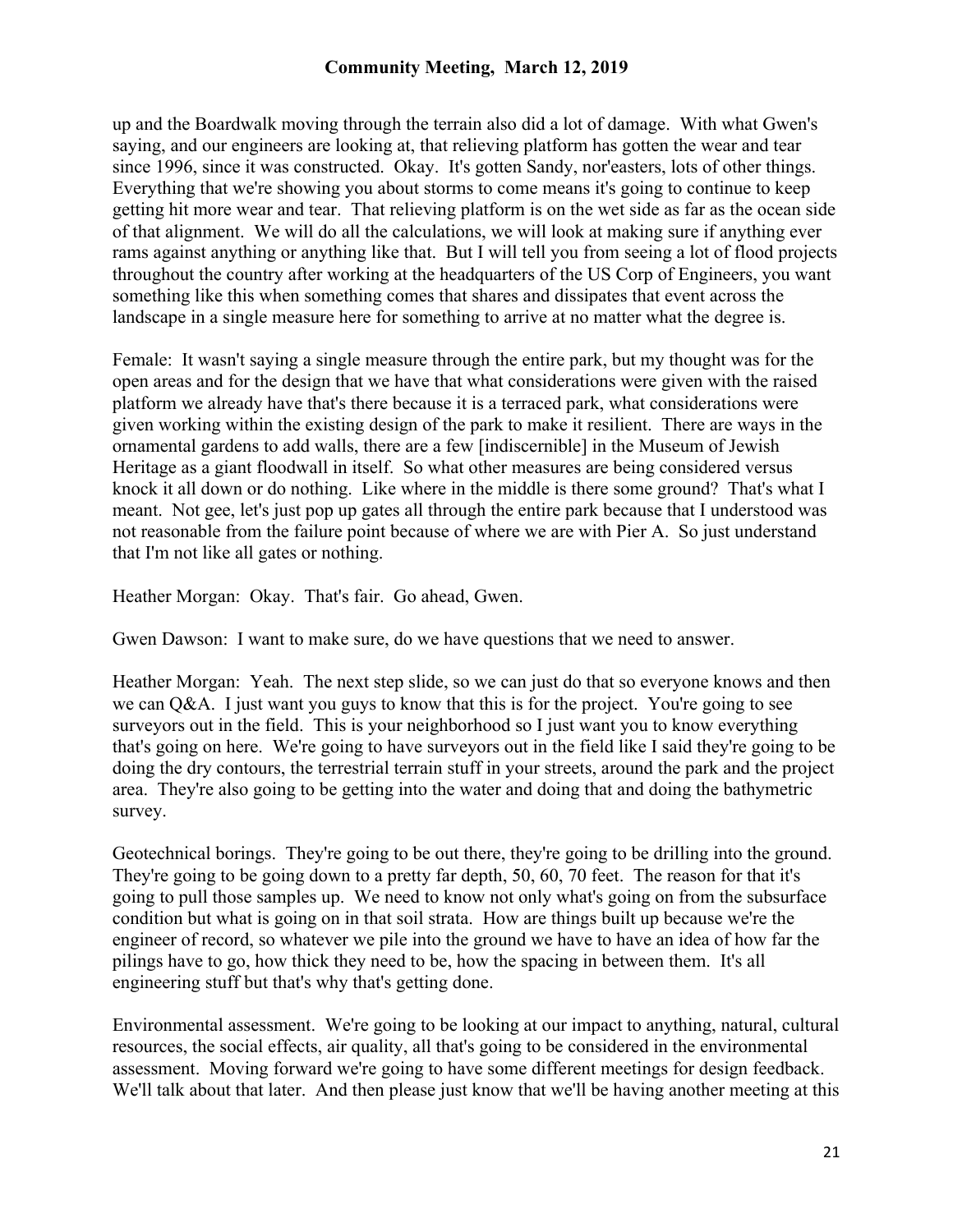size and scale for us to present to you, New York Summary as a collective large team. And the next public meeting would be somewhere between May and middle of June.

Nick Sbordone: Just very briefly, I'm sorry, Heather, just very quickly, I want to thank in advance, [indiscernible] Community Board we have the leaders of both Battery Park City Committee and the Environmental Protection Committee. In addition to the steps here, and if we can get the date set next couple of days we're pushing [indiscernible] we will, come April, which is only a few weeks away now jointly with both the Battery Park City Committee and the Environmental Protection Committee we're going to be doing a joint meeting on South Battery Park City, but specifically with some concerns about Wagner Park and that's kind of the next touchpoint for the public to come in and actually start giving some feedback about what aspects of the park they would like to see, what are some of the design elements. Some of the questions that we're not discussing tonight because we're focused primarily on the alignment. There's going to be additional opportunities through and with the Community Board to advance that conversation together. So to the extent that I can get that date soon I will add it, if not, this presentation will be up on our website nonetheless in the next day or so, and then we will be marketing out that next meeting date in early April very widely and broadly. So with that, thank you, Heather.

Nora: So Karina's going to pick up your cards. We want to make sure we get through all of the questions if possible. But we'll get started. We're doing it this way so that everybody can hear what the questions are and we'll move through as many as we can. So let's start.

Question: Has Aecom spoken with Hudson Yards?

Female: Are you talking about [indiscernible] or are we talking Hudson Yards the development that's on the west side?

Male: Like Hudson Yards [indiscernible]. Are we taking any queues from what they did [indiscernible]?

Female: Gotcha.

Gwen Dawson: We have not specifically talked to Hudson Yards. Although we have talked to Jav Center, and the Jav Center took us on a tour, showed us some of the things that they had implemented as far as flood protection measures and they were continuing that discussion. But it's a good thought that we might want to actually find out what, if anything, we might be able --

Male: [Indiscernible].

Gwen Dawson: Sure. Well, Brian's got [indiscernible].

Brian: So actually Aecom [indiscernible] has actually constructed some of those buildings so that's a great opportunity that we could reach across to them [indiscernible].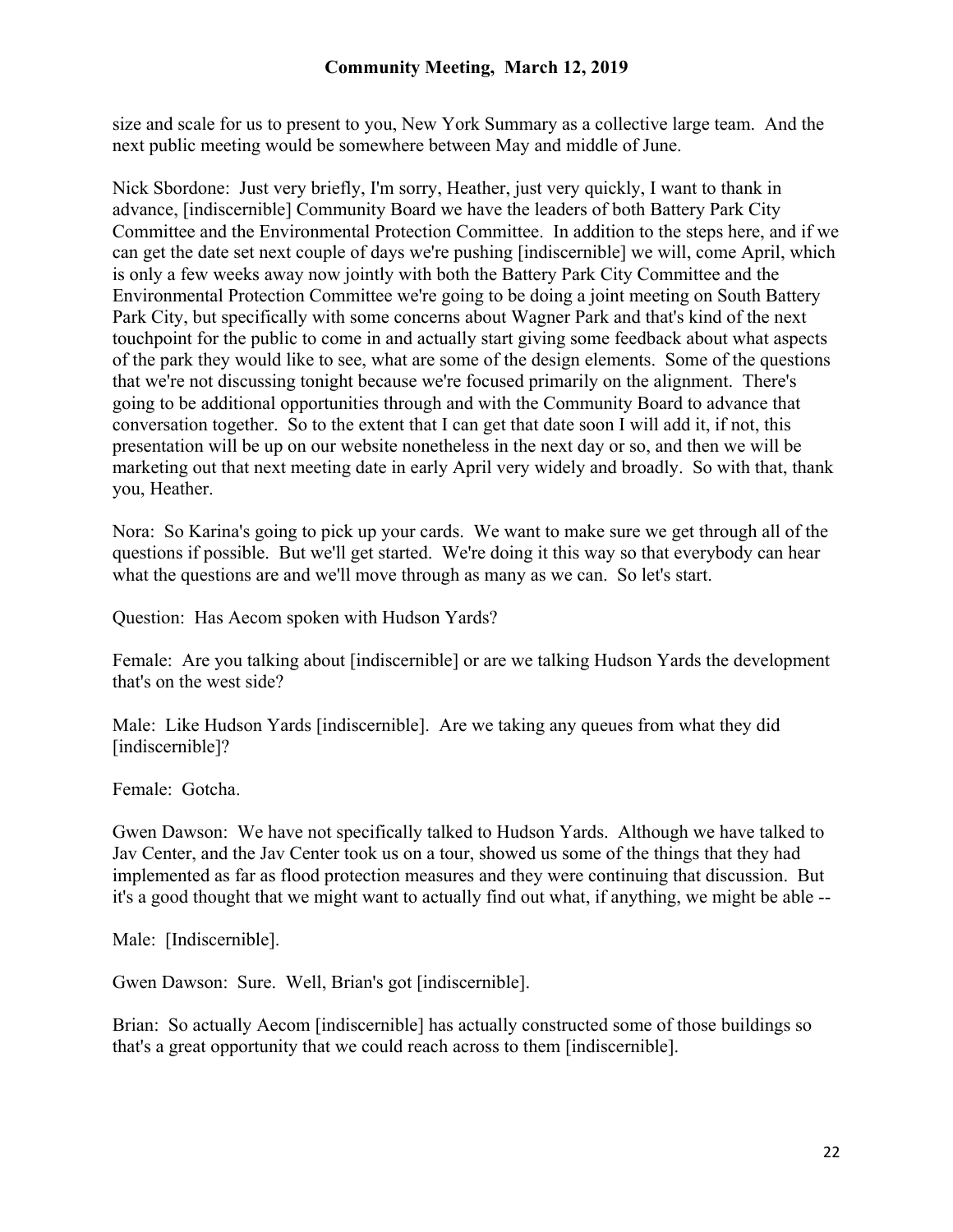Nora: I have lived here for 20 years. AS the river is rising what makes you think a 100-year storm is sufficient?

Heather Morgan: I would say that when you start looking at how do you get enough done and change is hard. But you have to find this good balance between how far have you designed for a certain scenario in the future, okay, but what if that future kind of shifts or turns? What if sea level rise goes a lot faster than we thought? You want to be able to actually adapt your structure or your alignment or your project. So right now a 100-year event in 2050 is what we consider to be a measurable understandable projection of what might happen. I know Gonzalo's been working on answering these types of questions for LMCR. Do you want to add in on this? You sure? Okay. All right. So 100-year event again, I don't even know if they're going to call it a 100-year event by 2050, but what we're going to be looking at is where the water goes and the elevations that are there. And if we decide to lean forward further and design to a larger event that would be something that would be transparently discussed.

Gwen Dawson: We've discussed this actually, whether the 2050 100-year event is actually aggressive enough given the frequency that things change and the projections change. We are matching our design flood elevations and our standards to those that the city has implemented in their east side coastal resiliency and the Lower Manhattan Coastal Resiliency Program because we want them all to be compatible with each other. However, one of the things that we are going to be mindful of as we continue the design is are there things that we can take into account? Can we perhaps create a foundation that might be strong enough to support a little bit higher measure in the future if we decide that we need to add something more in the future. So we want to make whatever we do adaptable so that if things change more rapidly than we're anticipating we have a plan. There's a plan that we can then add onto or modify in some way to accommodate that.

Nora: Heather, this probably builds off of one of the earlier questions. What coordination is under way with adjacent projects to make sure that the efforts that we do here are not voided out by flood waters just flowing in from nearby points and other neighborhoods?

Heather Morgan: Can you rephrase that just one more time?

Nora: Sure.

Heather Morgan: I want to make sure I got it all.

Nora: What coordination is underway with adjacent projects to make sure that efforts here are not voided out by flood waters just flowing in from nearby points?

Gwen Dawson: I can start it and you can follow up. From the very outset we have, our efforts have been in [indiscernible] with the City's project. As a matter of fact, what we are doing here with the south, the west, and the north projects is actually forming a part of what was originally conceived as a big U by the City. So we know that it has to be coordinated. And even though there's currently not a plan for what happens north of Battery Park City we want to make sure that our north project has the ability to match up or marry with some future project that would take the project even further north from there. We have regular dialogue, meetings with the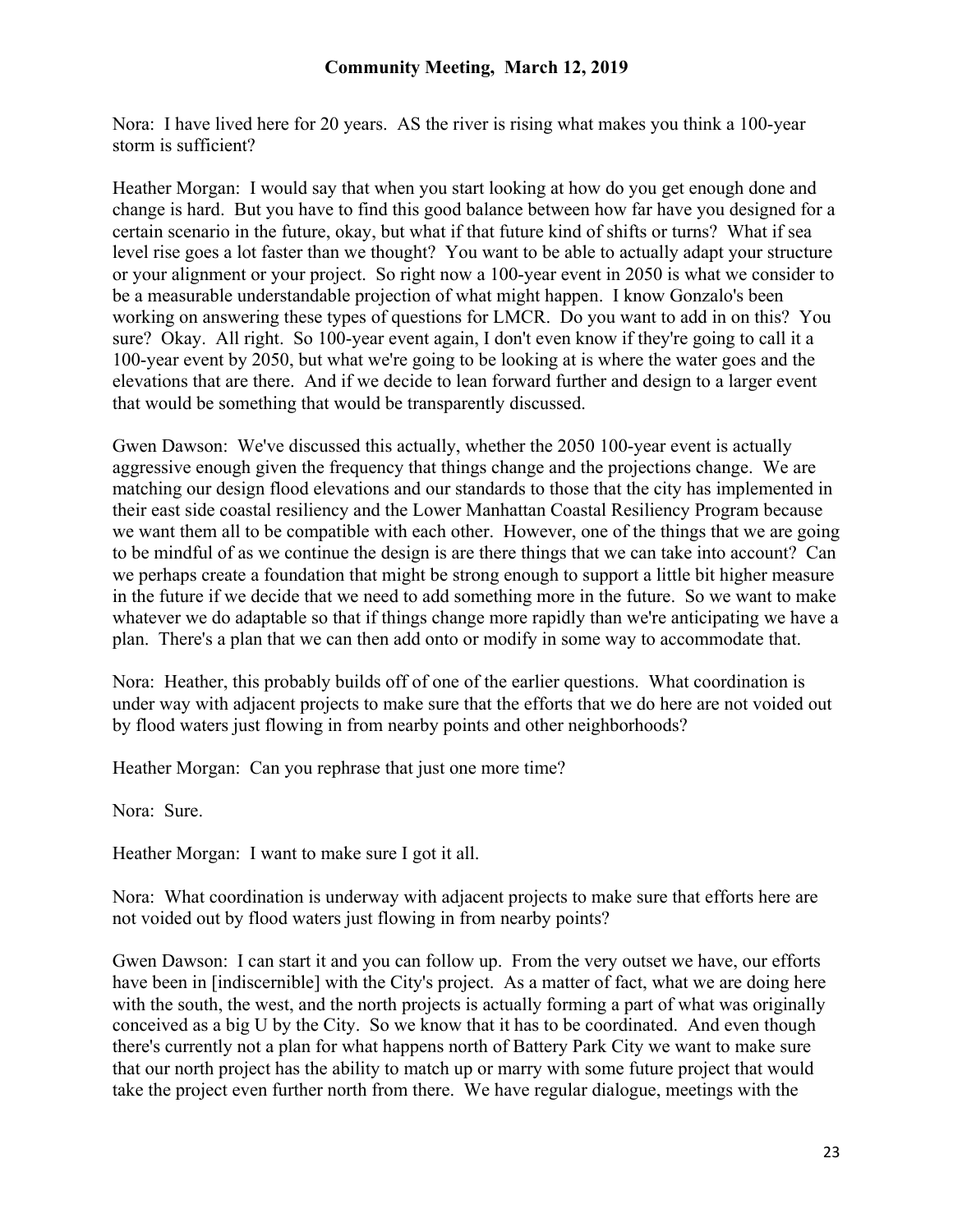consultants, with the agency, representatives that are working on those projects. We are talking about working jointly on a storm drainage analysis so that we can share information so that we have a better plan collectively for how to deal with what we were talking about earlier, that Heather was talking about earlier, the rain events and the storm drainage issues that go along with this type of resiliency project. So we are constantly mindful of making sure that we are coordinated with the adjacent projects. If you have anything more to add.

Heather Morgan: Yeah. Just if you can rewind back to where you saw the water pool during the coastal storm animation how it pulled up and where it went, so you're not only like Gwen's mentioning, we're not only dealing with the surge but we're dealing with the rainfall. But we're also dealing with where the water rests and lies after a surge. And then any rain that would continue on top of that. So what's interesting about water that maybe makes the job really difficult but interesting at the same time is water forces alignment literally. It's a system. So we, at the CB1 leader meeting, Tammy brought up the new tunnel closures for the Battery underpass and all of that, what DOT's doing, what type of resiliency measures they're doing, how is everyone starting to respond when an event happens. If everyone at one time during an event is setting up all their resiliency measures, okay, and we still have pooling and stormwater conditions that's something that not just the Authority or even some of our obvious adjacent partners, but very much of the larger Lower Manhattan system all the way over to East River and what gets sent over to New Town Creek in a sewer system format. So we are comprehensively looking at all of that and we're trying to gather as much information so we can come forward and explain that to you. It's complex. It's just going to take us a while to kind of bring it all together in a format that's I think good for this audience.

Female: I have a follow up on that too. So are you, as we all know, I mean, shortly the City will release their plans for the East side of Manhattan and so I wanted to know specifically is the Battery, and often New York would and we'd know that, or we've heard rumor that there might be some sort of infill project and that Battery Park City was of course using a paradigm in 2014 when the resiliency plans for the eastern seaport city were considered. Are you specifically working with ORR on those plans and how these two [indiscernible] privy to and work with them on the way we are making the big U [indiscernible]?

Heather Morgan: Yeah. I'm going to let Gwen answer that.

Gwen Dawson: We have awareness of the fact that they are working on these projects. We don't share drawings or data with them on a daily basis. I would like for us to do that more.

Female: Is there a master plan, Gwen? I was just wondering if maybe Lower Manhattan does not have a master plan, that there is no resiliency master plan, that there is no City master plan. That aside, it seems like some things that agencies should be working together because I can't imagine how, what's going to be planned for the Battery, which we're soon to learn about, and [indiscernible] and side street, and wall, you know, how this all becomes one and with the kind of money and time that is going into it it just seems like what agency is going to give immunity to the public all over the City a master plan that identifies this big U and at that, you know, reincarnated or temporary notion today. Will we be able to see that, would you be able to work with agencies providing that?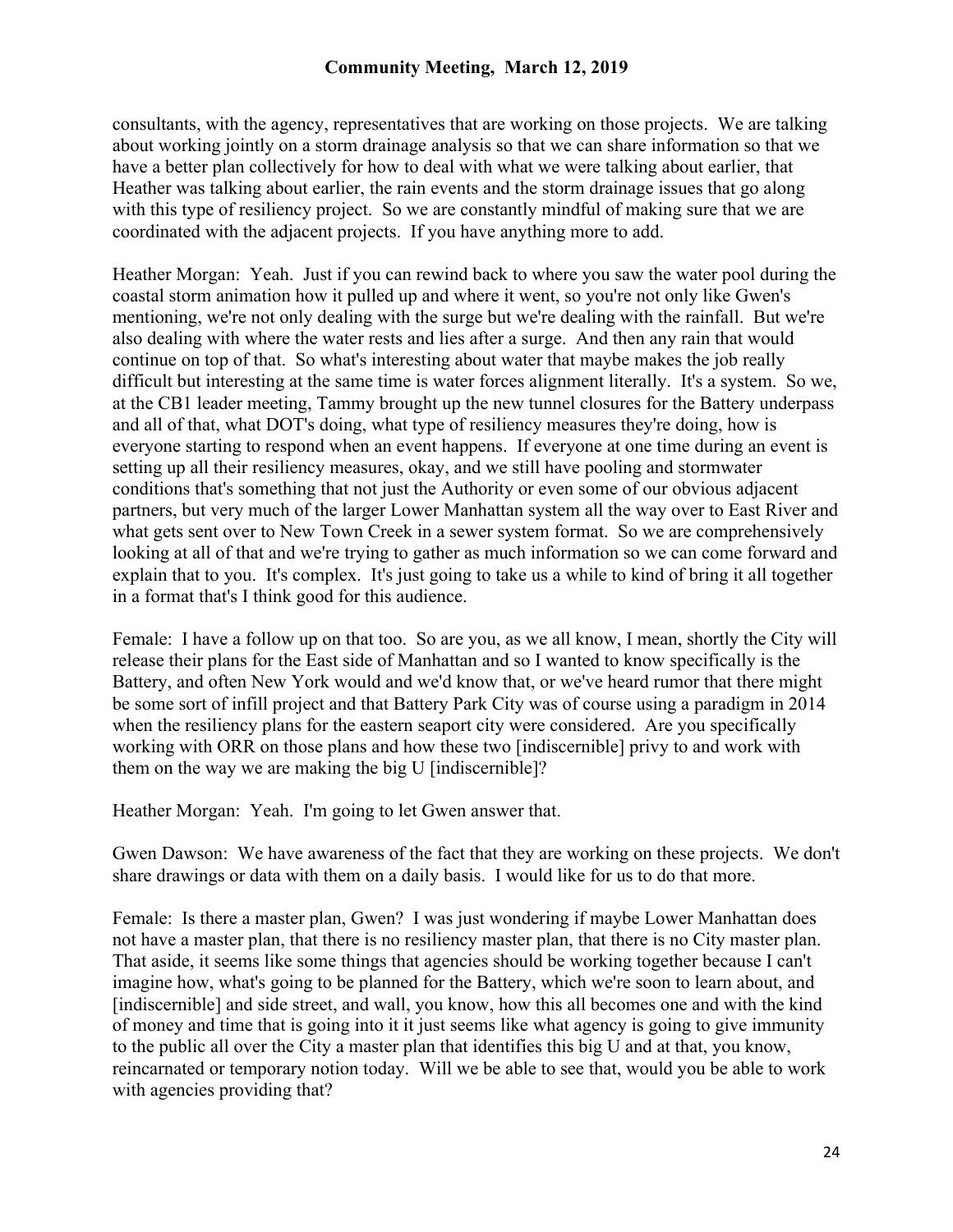Gwen Dawson: I believe that is consistent with what the City would like to achieve, and certainly we are very eager to be involved in that and to help in any way we can and to play whatever significant role we can in putting an overall [indiscernible].

Heather Morgan: Gonzalo, would you like to speak a little bit? Not to toot our horn or anything.

Gonzalo: Specifically to answer your question we are aware of how we are putting together all the pieces. As previously mentioned, everything was borne out of the Big U competition and that was kind of broken into many different sections. We're actually working on the second southern section which is the area of two bridges between Montgomery Street and [indiscernible]. A lot of that flood protection is actually happening underneath the FDR for each of the surface conditions. We have worked with the City with the Economic Development Corporation at the Mayor's office for resiliency in helping them justify the pros and cons behind going out more or staying within the line between FIDI and also seaport areas. We're actually, I mean we're in constant communication with them about what to do next. They're actually debating internally about how to actually move the project forward. What we've come up, and you know, like these were chats that we were having of little like 7 to 8 months ago, this is where we left the project until we went back and actually analyzed a little bit more of the data, there's no feasible solution for FIDI and seaport that they can afford that actually is going to withhold the year storms that Heather has been talking about. So that's why they're thinking about going out boarding that section. All of these components are like almost independent utilities, right. They all connect to one another, like that is being treated as an independent piece, two bridges is being treated as an independent piece and the joints are basically where we meet. And all of these, what they have in common is the 20-feet phase, 100-year flood.

Gwen Dawson: Let's follow up on that concept of independent utilities. When the question was asked how do we make sure that we're not building something that just gets surrounded by water from adjacencies. We're designing our project to avoid that and that's why when Heather was doing her presentation earlier she emphasized high point to high point, so that regardless of what happens on either side we've got a level of, the level of whatever those points are, we have protection, a risk reduction in between those points regardless of what's happening on either side so that the water's just not going to go around and come in the back door essentially. So we are certainly looking at that as the way that we're approaching our projects but I get the point of wanting to not just have a series of connecting projects that there's value in having an overall plan. And I believe that there's a desire to get there and certainly we are desirous of [indiscernible].

Heather Morgan: I'm going to add on to that.

Tammy: I want to tag to that because my greatest concern when we talk about this, everybody's focused on flood surge. I'm really, really concerned that the water being managed coming from the sewer system and under because that is part of what happened and flooded Battery Park City. So my concern when we're taking a look at this, no matter what plans we put in place, there's the potential that we don't end up trapped in a pool because of the sewer system. And I already see where the pinch point will be, it will flood back out around Pier A because that's the low point.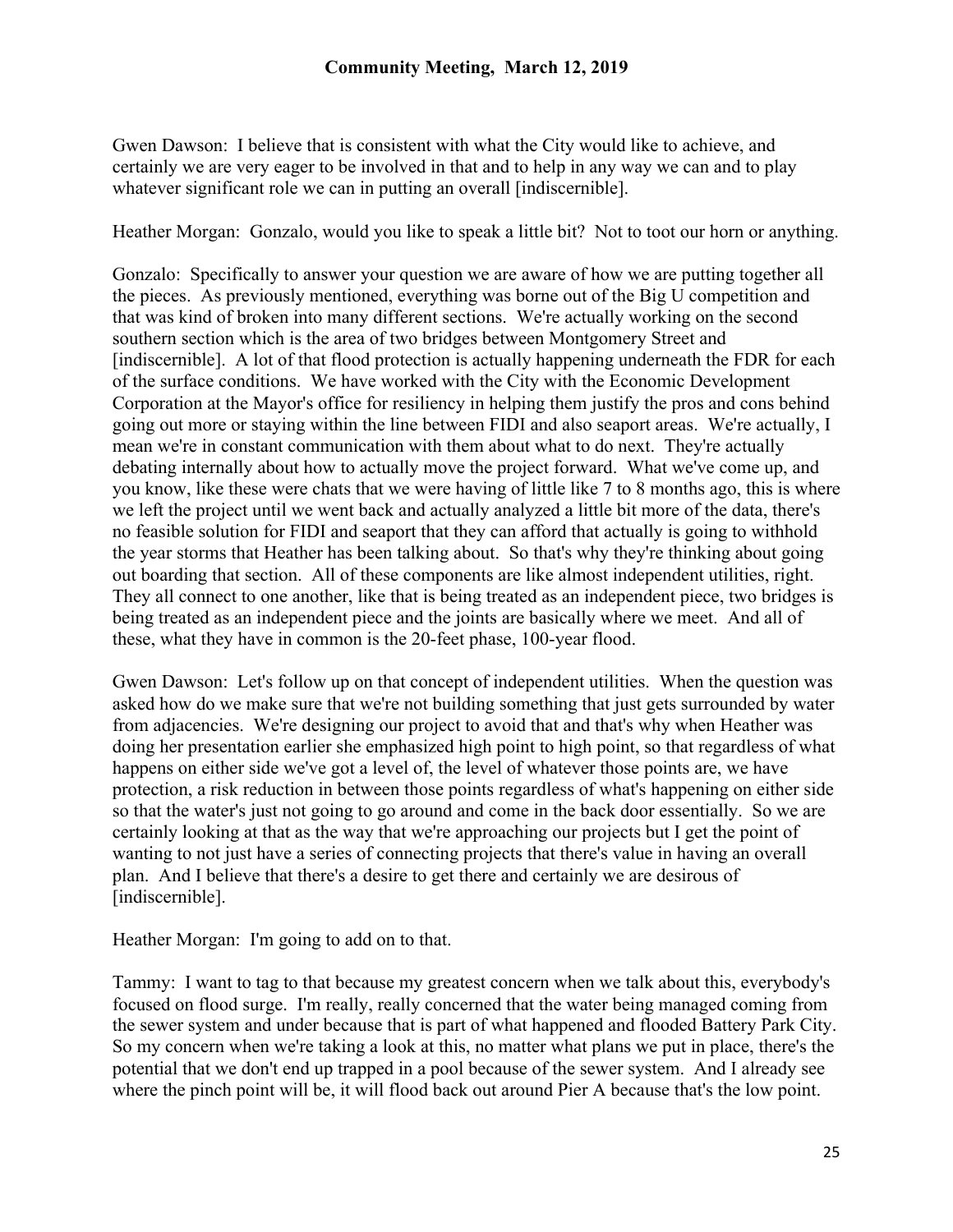But the amount of damage that it will do to the buildings in Battery Park City before it can finally leave from Pier A is really disturbing to me. So you're only talking about the edges. I understand we're going to go to the North and the Ball Fields and the West, but there is, and you can't, it's not a perfect system anywhere but I do think that that is such an integral part to the conversation here to even make sure that there are places for it to flood out of as much as we're worried about water coming in I want to make sure the water gets out.

Gwen Dawson: Just to make sure that I emphasize. We're not just looking at the edges. As part of each of these projects, we are looking at that system and at the sewer and storm drainage that certainly is an extremely important part of this and we are probably lagging a little bit behind in terms of the analysis of that but it's coming. So we're working on that.

Heather Morgan: Yeah. So Nick, if you could go to the slide that shows the four resiliency projects that'd be really helpful. So I just really want to take the opportunity to share information with you guys so you can learn, so you can marinate on this. So what Tammy is saying is spot on, and the only reason we don't have that information in this presentation is we know we can only show so much before you guys are like, okay that's way too much information. Secondly, we got a real consensus on can everyone agree on the best alignment location. So that is why this presentation is aimed at that. Right. We are comprehensively looking at the system that's why Matt Jones here is from MKA, our civil lead for the project, Hilda on our team is also our storm water engineer. What Tammy is saying and Gwen is saying is spot on. Understand there's a slight ridge here topographically through Manhattan, so any surge that comes through there is a relationship there if an event comes at a large enough scale that it will come through a surface flow there. But there's also a relationship here from a stormwater infrastructure and sewer infrastructure relationship. Okay. As I mentioned currently right now, a lot of the storm water is captured through here, it's carried through a system that travels through Lower Manhattan, goes up the East River, and then transitions across East River and over to New Town Creek for treatment. So what Tammy and Gwen and everyone's talking about is when all this rainwater as well as surge are all collecting in these corridors can the current existing system handle that. Yes. We're looking at that. Are we working with the Mayor's office [indiscernible]. Yes. Yes. Exactly. We are working, there was work that was previously done as Gonzalo mentioned, our engineering and landscape architecture team when we looked at the comprehensive master planning for Lower Manhattan we started to look at that stuff at a system scale. Remember before I said no single measures on systemic problems. Rain and storm and sewer is a big part of that system. We just weren't showing it today. When we have more information and can talk about it in a clear concise way we will absolutely bring it to the table. So thanks Tammy for bringing that up.

Nora: So how do you know that the basic underpinnings for Battery Park City are still strong enough to withstand a major storm?

Male: The relieving platform?

Heather Morgan: The Battery Park City. Do you want to?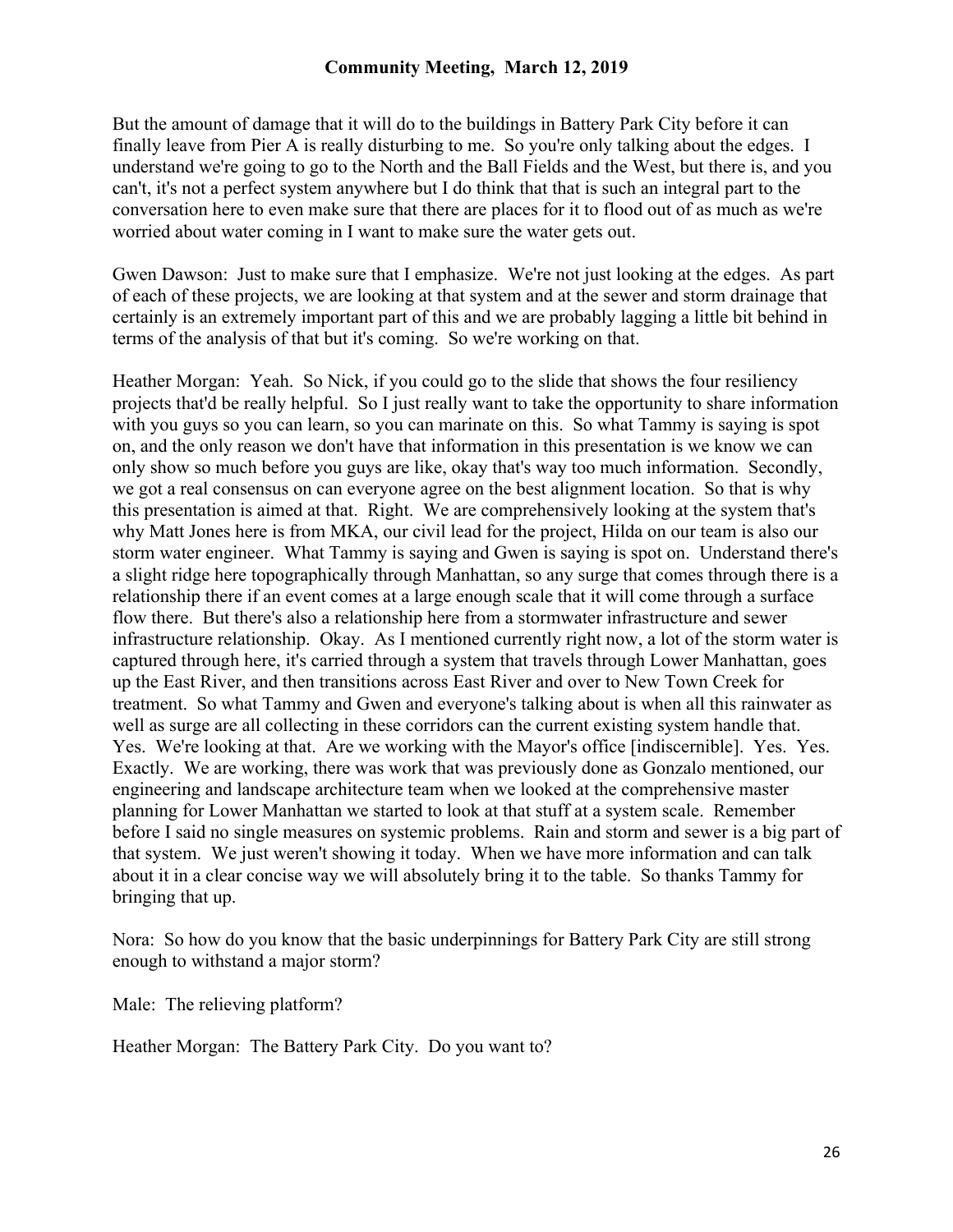Female: I think they're talking pilings. Whoever asked that question are you talking pilings or relieving platform? Or a structural [indiscernible].

Female: It was my question, Tammy. The thing is this place was built a long time ago, many decades ago. I believe there are big [indiscernible] I imagined it a big [indiscernible] under this place, with concrete in them or something like that. Whatever is holding us up.

Gwen Dawson: The sheet pilings I think is what you're talking about that form part of the edge that holds back the fill. And to that point, there are caissons and sheet piles along the north side marina and that area of the esplanade. We perform regular maintenance on those. And you'll note that if you follow our Board Minutes, which I know you do, that we have almost annually, if not one if not more, projects that we do to remediate the piles, to jack up the piles, to make sure that all the concrete pilings are solid and maintain their integrity. We've done the same with the sheet piles as well because those are kind of intermittently mixed in with the concrete pilings. We inspect the seawall, we inspect all of those structural elements of the esplanade on a regular basis and we do frequent, make regular maintenance to make sure that there aren't any problems with the integrity or the structural soundness of the esplanade or the relieving platform. We are going to in connection with each of our resiliency projects do a new structural assessment of those elements, of those areas of the esplanade as well so that we have even greater assurance that there's not a problem there.

Female: That was really what I was thinking about that they may be fine for right now but I guess the magnitude of the kinds of storms you're discussing. And also the battering, the battering, the battering, would they still be fine or would they require some major change or reinforcement to make sure this place doesn't go that way.

Nora: Did everybody hear that question?

Heather Morgan: So remember how I described a little bit in the next steps how we're going to have geotechnical teams going out and doing drilling and sampling? So besides what we know, we have as existing drawings, and what we think is out there we're going to be surveying it all like I mentioned before to verify it, to verify physically what's out there. We're going to be doing the geotechnical sampling to make sure that what's out there is what was built versus what was in the original design drawings. So that's one aspect where we reinforce it. We're also going to be doing what we call potholing or test pits where in certain specific areas we're going to dig a little bit into the ground to get eyes on it, right, because you can only see so much at the top and if you only drill down in certain isolated holes you might miss something. We're not going to be doing test pits all over the place, so please don't think that. And then in addition to that, we're looking at the esplanade and the relieving platform. And right now we're looking at potential to do a structural assessment of the one, the portion that's within the project area, because exactly what you said we need to know how beat up is it. Maybe it's holding ground great. Maybe it's in great shape, but we need to know that. And if we determine that it needs improvement or needs reinforcing that will be then added into the scope because there's no sense in us building a flood alignment going through all this, right, just to have something in the front undermine that flood alignment system.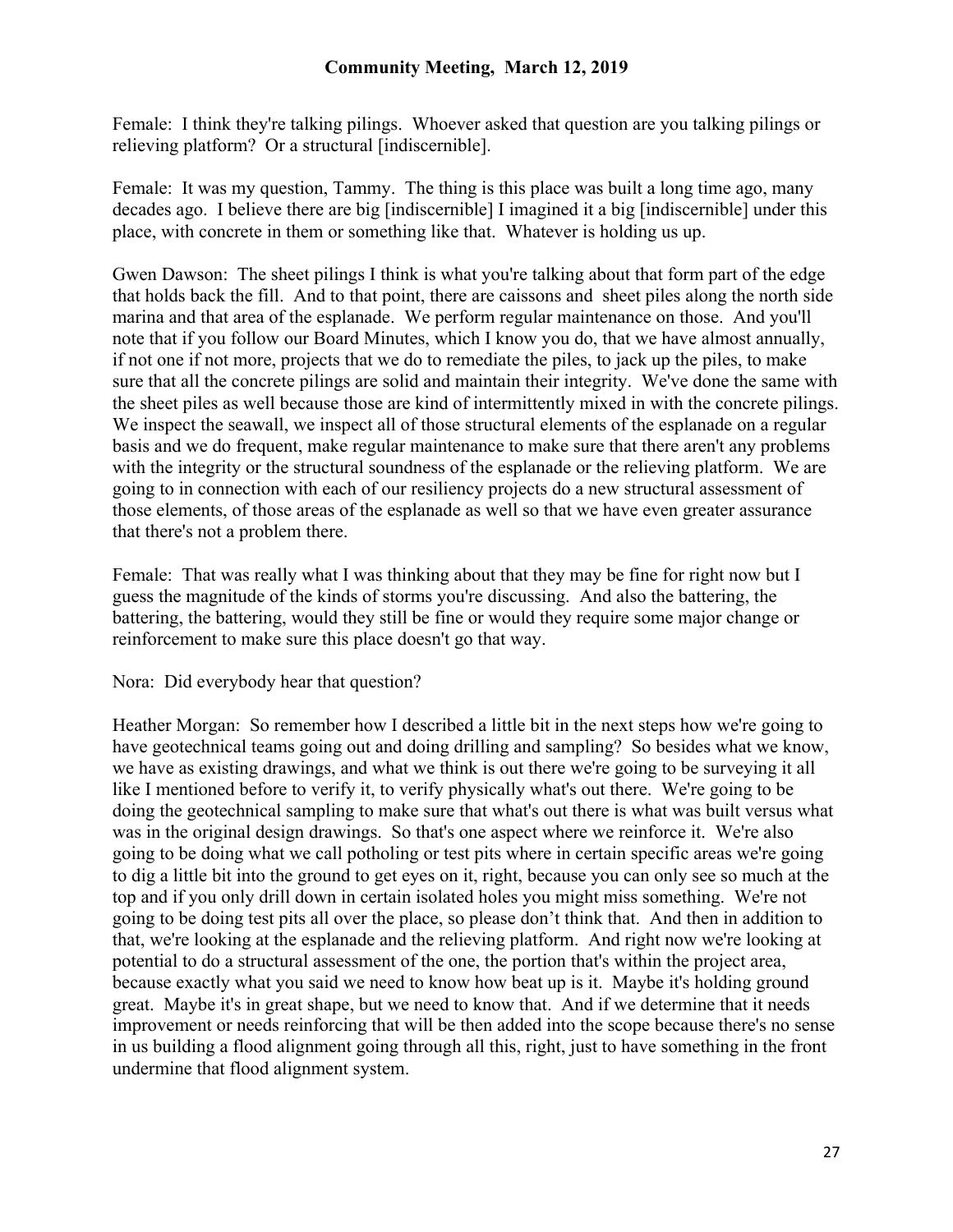Nora: So if the flip gate deployable has a 25-foot footprint, what is the concealed greatest wall berm footprint?

Heather Morgan: Okay. So real quick. The 25 thing is not to be held to every single deployable. He was looking at the ones that were in the original phase of design. So please when I'm talking numbers I'm just trying to give you an idea of scale of disturbance. Right now where our team is at I can't tell you how high everything's going to be exactly, and I can't tell you how much we're going to have to excavate until we carry the design of that alignment further. So kind of what Tammy was hinting at. Well, if you go in, and you looked can you put a deployable here versus a berm wall in Wagner Park so we don't have to change it all so much. We have to agree on the location of the alignment. Then we can start to tell you what the alignment could look like and what would be around it and anywhere adjacent to it and how high everything would be. So does that make sense?

Female: That was my question. And it was based on just trying to get a sense of how much disruption and how much -- I know [indiscernible] you said it was going to have to be excavation sideways, you know, so along the line of it you'd be 25 feet.

Heather Morgan: Can we move to the project area map real quick, Nick because this is real important.

Female: And the berm things it's weighted it so in my understanding of it that would block the view card or some [indiscernible] on how I'd have to raise it, correct?

Heather Morgan: From Pier A Plaza or anywhere?

Female: No, I'm looking at Wagner Park. I'm good with everything but Wagner Park.

Heather Morgan: Okay. So if you have an alignment come through and it's deployables here, no matter what we put there, you guys, we just explained that there's a relieving platform here, right. So think about that. We can't put really big heavy equipment on there to crane things in. What about in any way when we start to dig into here, the excavation and fill that gets taken up, the construction footprint.

Female: The other option. You basically give a grain of wisdom why the flip up gate makes no sense to be that long distance. I get that. Now I'm asking what are the other options there and the other ones seem to be you said and maybe I've got the wrong name for it, but it was some sort of a berm with what you called the concealed wall thing.

Heather Morgan: Yep.

Female: How high does that have to go?

Heather Morgan: Okay. So let's just talk about what we know so far. These are approximate numbers you guys, these might change. Okay. So you guys are talking about this zone in here.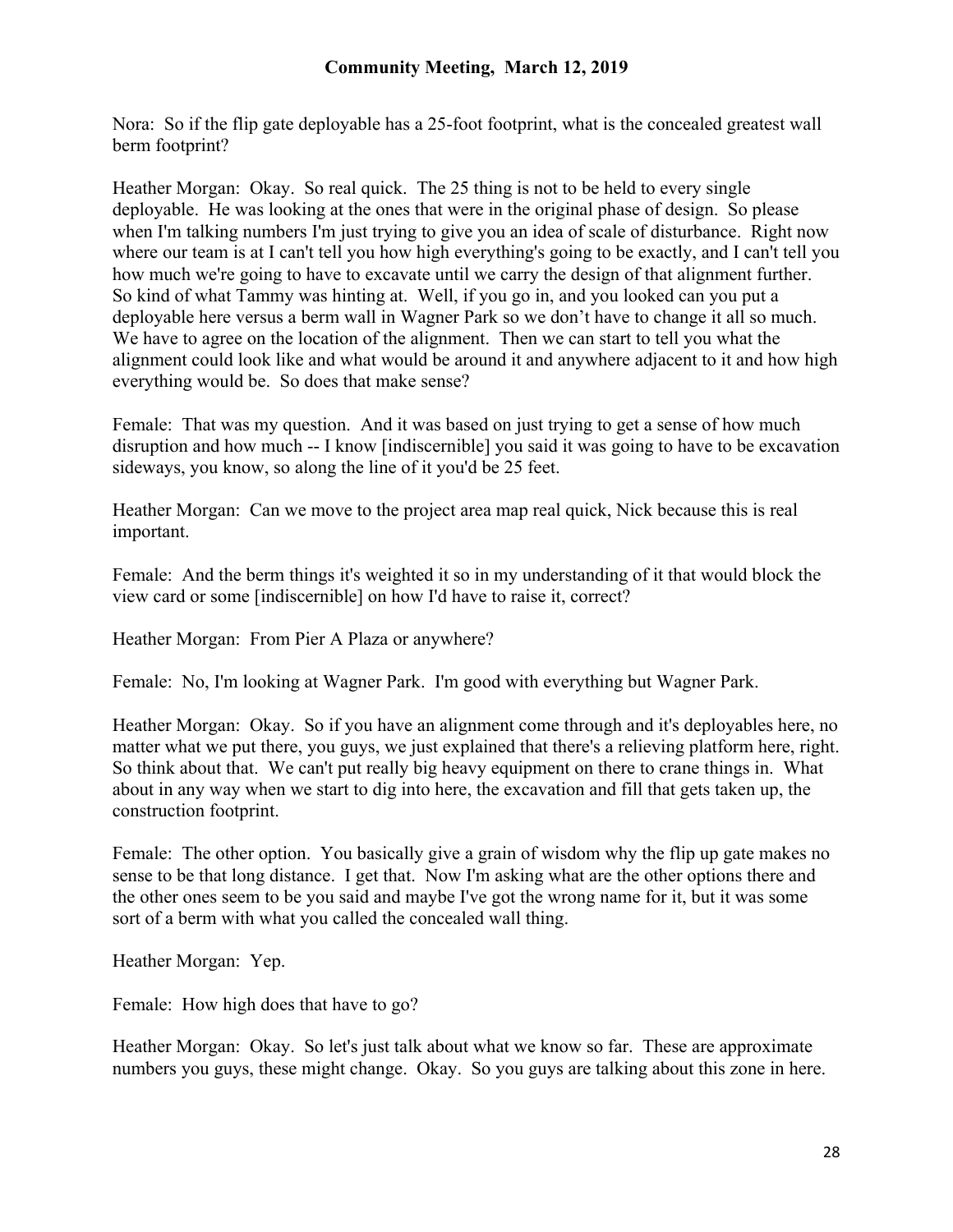So when you start to look at height of intervention, there's a lot of things that go into consideration, the decision foot elevation is one aspect of it.

Female: Yeah, so if you're coming in here, [indiscernible] but you have to get behind the levy [indiscernible].

Heather Morgan: Right. So what we're saying here is what actually works out really nicely, you guys have the existing terraces and such so as we start to build up to meet this height of interventions we can actually very much try to keep the same type of maxing and terracing that's there. But if this is elevated or increased by 9 feet what we were proposing there is that concealed floodwall where the grade comes up. Now, Nick, do you mind going to one of those slides that shows the concealed, the last flood risk measure one which is -- yeah, perfect. So in this scenario, here is the floodwall underneath here. How the grade comes up to it you guys get to decide does it slope up to it, are we going to go out further and then terrace down. Like all of that is yet to be determined so how I can answer your question is on that one edge in Wagner Park roughly the grade's going to have to come up about 9 feet. Okay. So if it comes up and there's a varied floodwall under there then collectively we all get to decide from a design standpoint what you would like to see out there.

Female: The protection has to be raised 9 feet is the question?

Heather Morgan: Yes.

Female: Not the base level to put protection on, correct?

Heather Morgan: Say that again, I just want to make sure I understand what you're saying.

Female: You're talking the protection level has to be at 9 feet in those slides.

Heather Morgan: Yes.

Female: That doesn't mean you have to raise the ground 9 feet consistently across. It means that's where your flood level protection needs to be at.

Heather Morgan: Well, that goes back --

Female: This whole resiliency plan is 16.5 feet.

Female: Right. But when she gave us the elevations the additional elevation that's what we're talking about. But it has to be up at 9 feet at that point, but that's not where you would start to build from. You need to be at 9 feet at that point however you get there, when you build up 2 feet and have something that stands like high as the terrace that's not, the goal is 9 there but I need people to really understand we're not talking about building a 9 foot raise of an entire park at that point. I mean it's a big thing to understand.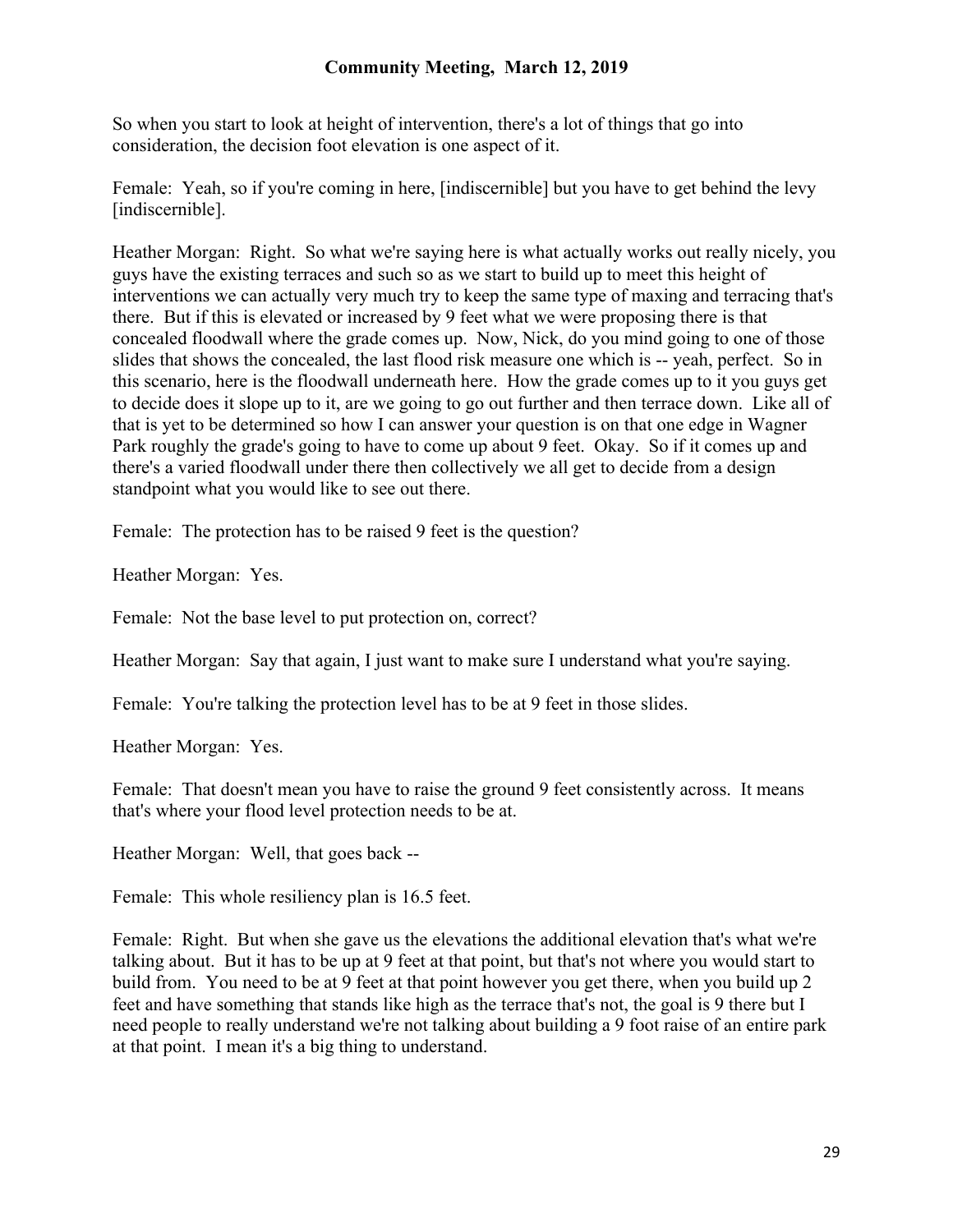Female: Yeah. Right. Because if you move it back you don't need 9 feet. You've got that concealed floodwall thing. It's 9 feet at the edge of the berm, but if you go back I think go back to the terrace wall thing you're talking about it goes back to 4 feet, 5 or 4 feet, again, give or take, it could be 6, it could be 2 whatever.

Heather Morgan: Yeah.

Female: The picture [indiscernible].

Female: Height of intervention.

Female: So I mean it's clearly the esplanade wall by the water it's going to be under water. Now if you go back, you can start terracing it if you want to which as it exists now at 7-9 feet but then you go up to almost to the building and you're only having it looks 4-6 feet. So at that point that's your height and we've got to be figuring are we going to be build a wall there or you're going to be at that ground and you're going to have to lift to get up to that level or higher because the person who asks is that enough, do they need to make this all and add 10 feet to each level and then it'll be safer.

Heather Morgan: If you put anything here at 4-5 feet and don't adjust anything here that's all sacrificial. But if you terrace --

Female: Or it's designed to flood and then recede, which is the way the park was designed currently. You don't want to lose the whole thing obviously when sea water rises, but there is an aspect to say that we want to be in touch with the water, so we don't want to be so far above the water.

Heather Morgan: The level on this, if the alignment is pushed out towards the relieving platform there's no changes to the esplanade as far as its elevation. And we're also looking at descending down through here so you have more of a right peering edge there than an hardened edge.

Female: In a few years you're going to have to raise the esplanade anyway.

Female: But I don't want to interrupt other people's questions I just wanted to get an idea of what you're talking about and that you still need something that's 4-6 feet beside the building. Otherwise, you got a problem.

Heather Morgan: I think designing to be animated that can be a loosely turnaround term too because who's going to be footing the bill or who's going to be dealing with the residual [indiscernible].

Nora: So are the barriers reused after a storm or do they then have to be repaired or replaced?

Male: The deployable?

Nora: Yeah. Well, barriers.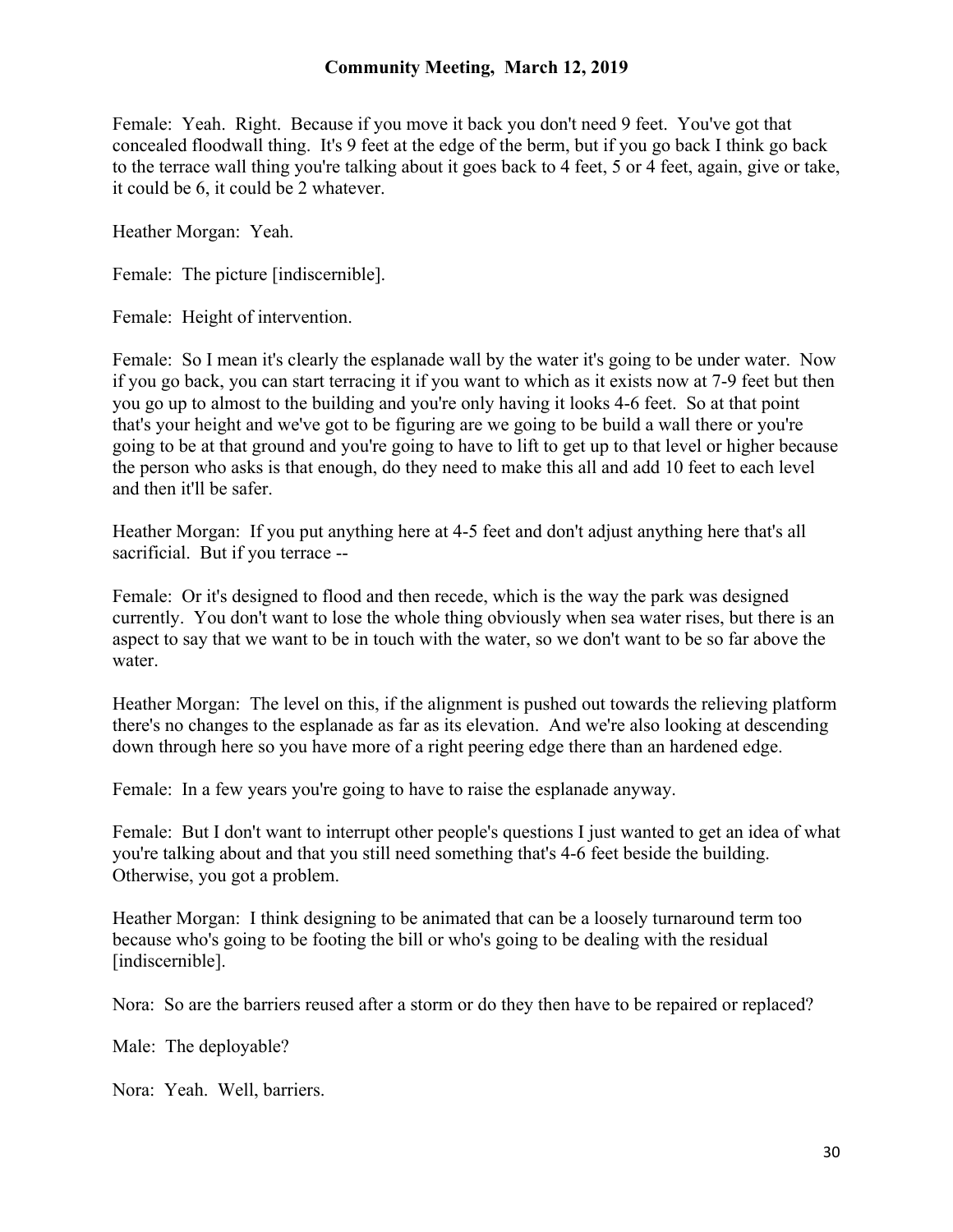Female: The options. It's not a one and done is the question.

Heather Morgan: If you guys are worried about how the deployables will perform over time. Whose question is that? Okay. So all the deployables, any section of it there's an operation and maintenance plan that's written that talks about how you would test those deployables, how many times a year, there's inspections that go all along the flood alignment that will be inspecting the quality, making sure there's no damages. If anyone tries to build anything next to the alignment there's going to be a protocol in that O&M manual that what is supposed to follow. Again, any modifications to the alignment you would have to get again FEMA recertified and reaccredited. All of the deployables depending on what they are they'll all have their own protocol as to what the operation and maintenance is to make sure that that deployable fits the life of the structure that it's intended. Any time an inspection of a deployable or any part of the deployables or the alignment is triggered as faulty that will be identified and then there will be protocol, [indiscernible] or whatever condition or resolves can there be to strengthen it. So there's an operation and maintenance plan for constantly looking at that. Yes, some deployables are reused if they perform and are able and found to be in good fit to be used again for the next event.

Gwen Dawson: Just to build on that, we were talking about the deployables earlier and Heather was just mentioning the operating and maintenance plan. If you can imagine that beyond this project we were talking about the other Battery Park City projects, within the other City projects, and you've got miles of flood barrier system. And each of them has deployables. You have to have a massive kind of effort to go out and have a plan to have the manpower, people power to go out and make sure that all of those deployables get deployed before a storm event, which is another reason why the objective is to keep [indiscernible] and deployables to a minimum if at all possible so that you don't have to have that kind of effort, and you don't runt he risk that one section's not deployed because that person didn't show up that day.

Heather Morgan: Because you couldn't get a crane out there or something like that.

Male: I want to say this also about deployables. There's also would you pull the deployables on October 12th. Believe it or not, sometimes weather forecasters they're not always correct, right? So exactly how many false alarms are you going to go through and you're going to be like, oh my God, and that's with these deployables, right? I'm sick of this because we haven't had this storm that they said we were going to have. And then you're probably going to get the storm when the guy is going to be lifting a deployable somewhere else. I just wanted to say that because passive you don't have to worry about that, right, it's there and you know where we talk about a very large storm but there are storms that are less impactvile that are going to impact your site and do you want to be lifting these deployables all the time? You know, so just take that into account.

Heather Morgan: Yeah. And think about if a state of emergency is declared at a 72-hour window, everyone's going to be trying to put out the deployables so if Gwen and Brian understands everyone will be doing it at the same time. I know on the Hudson River project there's potentially 24 of them [indiscernible] across the river in New Jersey in Hoboken and Weehawken and Jersey City, but just to give you an idea of the scale.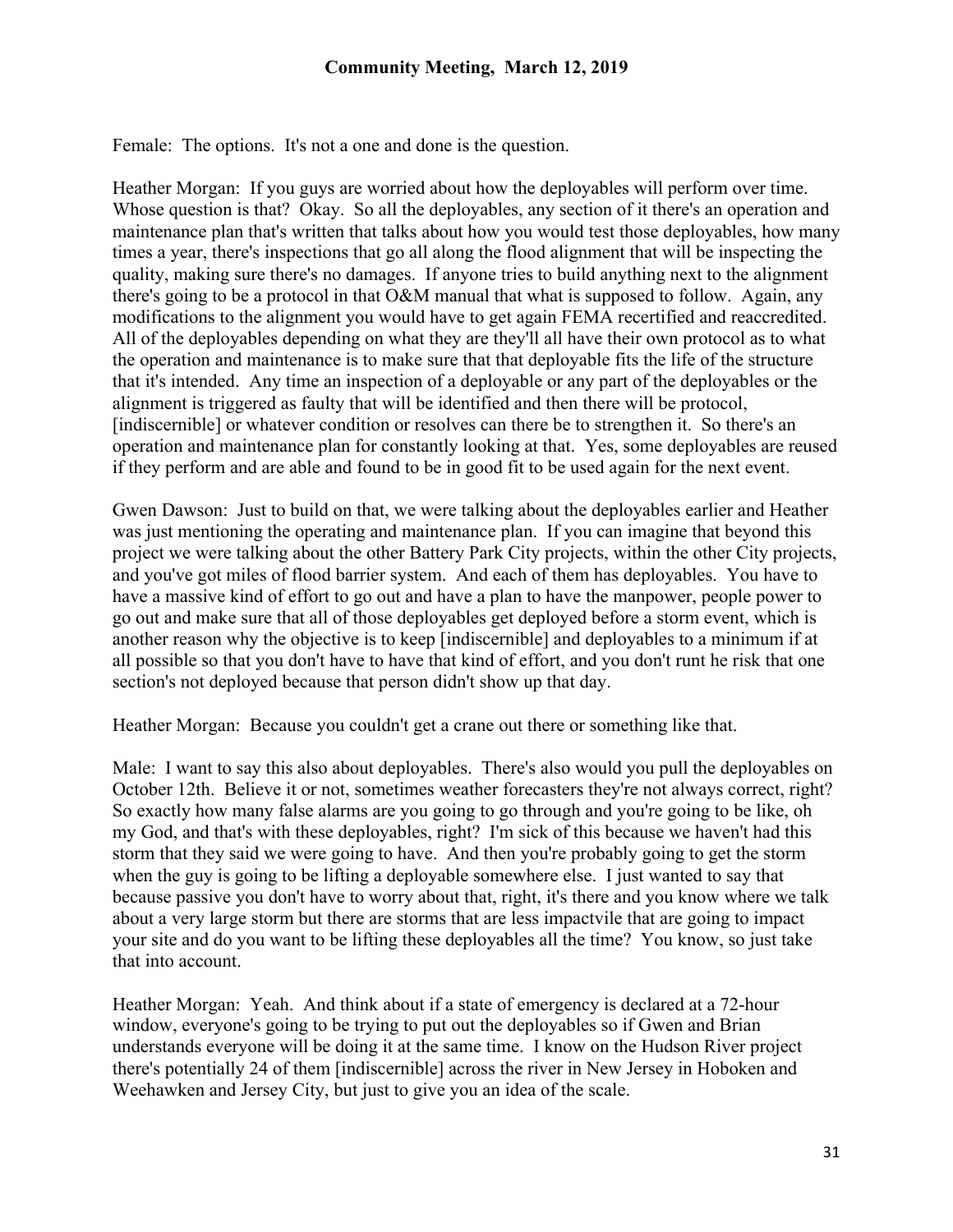Nora: So with option 4, which was no building at all, what is the resiliency barrier plan that the Authority prefers? Is it still the concealed wall berm option?

Gwen Dawson: Right now we're talking about alignment and the Authority prefers the alignment that is at the edge of the relieving platform that protects as much as possible. Without the major drastic change that would be required to actually take it out to the [indiscernible] water's edge. So what happens with that alignment, how it's designed, what it looks like, is I think the part that we're going into the next phase of the project. We certainly think that the buried floodwall has a lot of merit in terms of its level of protection, keeping the options open to create an environment that is in many ways very similar to what we have now or could be or could build on that in a lot of different ways to address a lot of the aesthetic desires that the community may have. And whether or not there is a building there I think doesn't necessarily change that. I think the alternatives to the buried floodwall would be to have deployables there or to have a permanent wall there above grade. And certainly it seems at this point that those two options are less desirable and less effective.

Nora: The deployables that you are thinking about been tested under a variety of severe conditions?

Heather Morgan: Yeah. So when we get further into the design and we're looking at a range of deployables to fit the conditions on a specific part of the project. There is a whole host in the industry of standards and testing and everything else and all of that actually is taking into consideration on another layer as to is that deployable best for that location. So all of that is taken into consideration, our engineers will look at it. Do you have anything to add to that? Yeah. They're very much so tested.

Nora: And I hope I get this one right. The old building is kept, how will the Authority deal with the need for more space for Battery Park City Maintenance Department, and what other things would be planned for space in a new building?

Female: That was my question. [Indiscernible] in consideration to building and cost. [Indiscernible] the new building wasn't just structure as a barrier. But we're also going to have to do other things and so [indiscernible] what would still have to happen no matter what the choice is?

Gwen Dawson: Certainly we looked, when we were looking before at the prospect of if we needed to replace the building what kind of other opportunities or other flexibility that might create for us. The Authority we had mentioned over the years we have a lot of parks operations, a lot of equipment, a lot of materials, a lot of things that need to be stored, and over the years we usually have had little pockets where there wasn't any development or there hadn't been a building built or whatever so we could set up a little yard or a temporary spot. Of course, we don't have that anymore. And you know having an additional opportunity at Wagner Park at that end of Battery Park City would be a positive. It's not something that is driving this. We don't have to have it in that we don't have to have it and that's not a basis for making the decision. We just are looking at opportunities for flexibility, which is the same way that we looked at the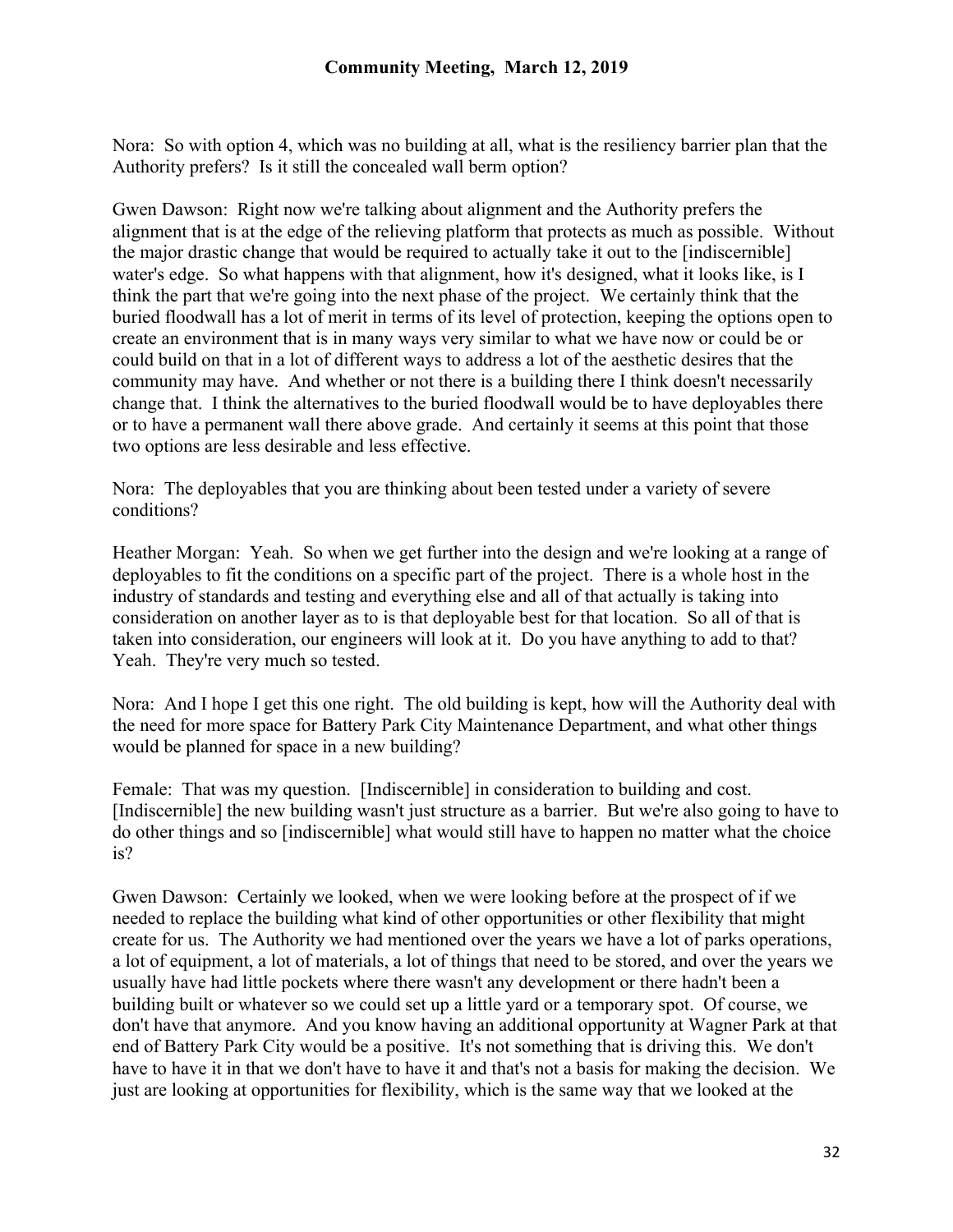opportunity of perhaps creating a security outpost, a small office where security personnel could be in the area, or a community room. Those were all just things that were opportunities, but certainly none of those is absolutely essential. If we need to create a little yard someplace if the decision is that people would rather not have a building at all we could create a little yard or something similar to what we already have there out at the corner. And then look for space elsewhere. But those were the thoughts.

Female: Are there any other plans to have to buildout any more [indiscernible] or grade plans ever at, and building onto the existing [indiscernible].

Heather Morgan: You want to answer that, B.J.? No, I'm not aware of it.

B.J. Jones: The Battery Park City is basically built out. We're not looking to change what's existing beyond what's contemplated in the master plan, so to the extent there's any opportunities remaining there may be after [indiscernible]. But currently [indiscernible].

Nora: So this is a remarkably expensive planning and community input process. The City process will not match this. How will critical planning differences be accommodated?

Gwen Dawson: When you say planning differences, I'm not quite sure are you talking results, are you talking about design differences?

Nora: The gentleman who asked the question has left.

Gwen Dawson: Okay. Well, I'll try to see if I can psycho what he meant. Certainly each project will have its own planning process that will differ in some ways and in minor ways or major ways. It's a matter of whether we all start out with the same objective and we get to an end product that allows us to all achieve that same objective, and in a way that is not going to harm or be a detriment to another project that's along the ultimate larger alignment. So if there are those differences in results or designs, then of course we would need to try to reconcile those between the Authority and the City or the agencies that would be involved in making those decisions. I certainly feel that we have a very good collaborative relationship already established, so I don't see any impediments at the moment in achieving that kind of reconciliation. So I'm optimistic about that.

Nora: If you go with the concealed wall berm option in the Wagner Park area, why would that have to include either taking down or redesigning or rebuilding the current pavilion building structure?

Gwen Dawson: The concealed floodwall would result in a raised elevation of the park and that raised elevation of the park would then create a difference in the relationship with the pavilion as Heather pointed out in the presentation. The question then becomes is what is most important at that point saving that building or creating a relationship between a pavilion or no pavilion that somehow is more integrated together because as we saw with the design flood elevation being where it is it creates a very different relationship with that building than currently exists, or what existed when it was designed. Certainly that framed view was a very important element of that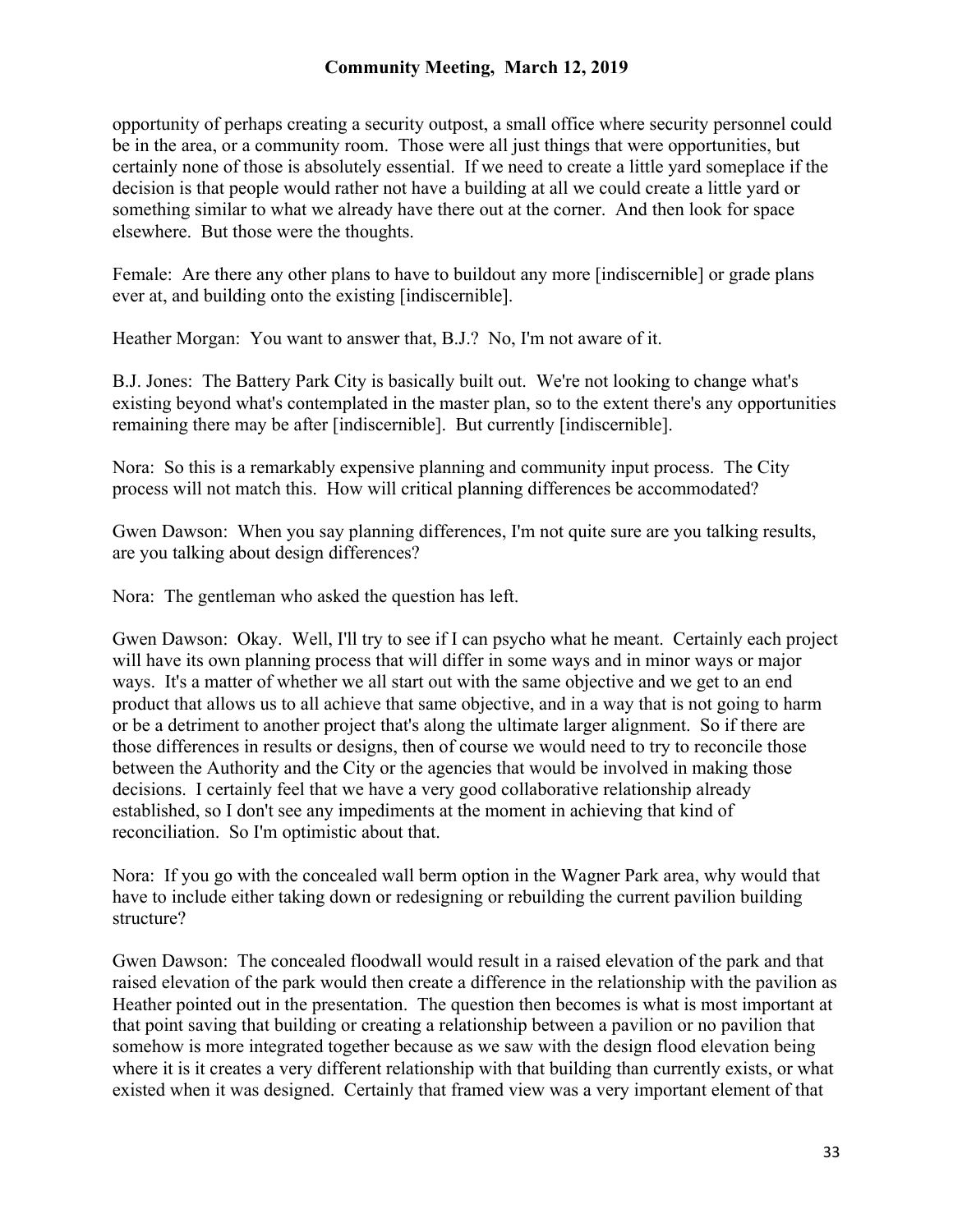pavilion when it was designed. And there would be an impediment or an interference with that. So that is something that we feel is a pretty compelling set of considerations.

Heather Morgan: Just real quick on that too, it's a little tricky but if you did the concealed floodwall and berm like let's just say through here and this was to stay here at this elevation this alignment as we've just been discussing would have to hit that design foot elevation out here, right, which was elevating it out 7-9 feet whatever it's going to be. So you would have to terrace to get up to that elevation somehow creatively we'd have to terrace up from the esplanade and then somehow terrace and work your way back down to the existing pavilion. So basically right through the middle of your park if you didn't elevate this whole area you basically would have a large terraced levy out there. The only thing is is it wouldn't be a levy as per dimension of the U.S. Army Corp of Engineers. I would refer to it as a levy just because it's bermed earth maybe terraced on both sides, but underneath the spine of it would be a floodwall. So your large expansive lawn, big lawn, like flat usable spaces no longer spatially can fit in there because you have to drop an elevation back down to what's here. So again, unfortunately spatially it gets really difficult to try to fit all these things in there and get your risk reduction.

Nora: So the last question of the night, and maybe even closing comments you want to make --

Female: Betty had a question though about what you just said.

Betty: Oh maybe just continued on from that. I was looking at it and the level of the building didn't change. What would the view look like? How much, how high would the berm be blocking what Statue of Liberty?

Heather Morgan: It's tough to show how high it would be because we have to come to an agreement on the alignment. Once we know where everyone is comfortable with the alignment then we can tell you, we can give you lots of different options on what it would look like.

Betty: Well, let's say you didn't move the building. You kept that building in that location. Now you've got a restriction there.

Heather Morgan: Yep.

Betty: How high would the berm be and what [indiscernible]?

Heather Morgan: Okay. So right now, right in front of the building what we have for approximate is a minimum, like if you, right across the front of the building on the estuary side of it, minimum of 4-1/2 foot increase in elevation. As you go out into the project area further it continues to go up. See what I'm saying? So whatever you have right in front of you at a minimum is going to be 4-1/2 feet and then as you go out towards the water it's going to continue to ramp up.

Betty: Okay. So I would certainly have no view of [indiscernible]. And even [indiscernible] would have a pretty much blocked view.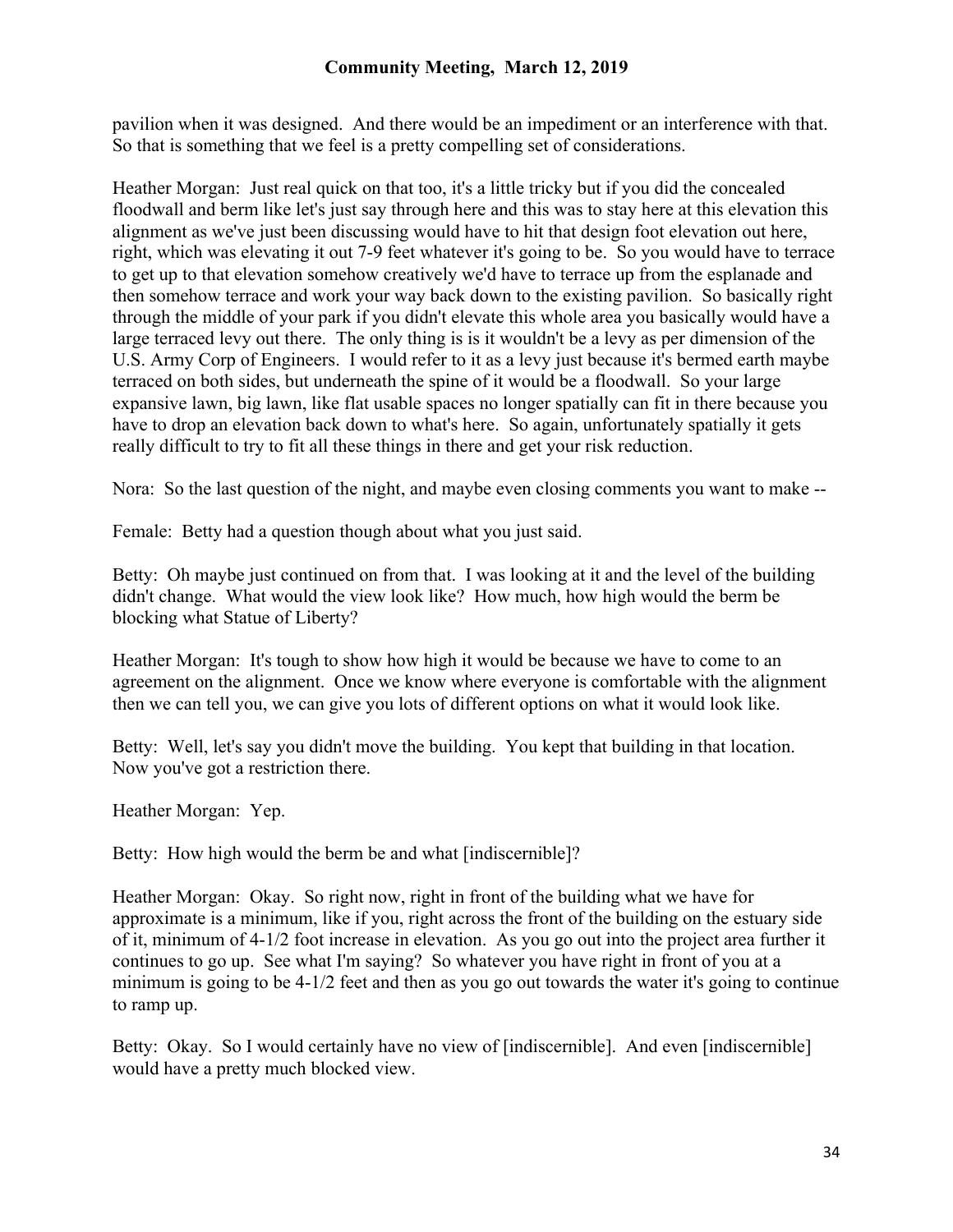Heather Morgan: Yeah. Unless you were 6 feet, but again at the beginning of the pavilion, like right here you might be around 4-1/2 feet, but when you move out to here you're increasing up to 7 and then as you go out to here up to 9. So I guess what I'm saying is --

Female: Would it be fair to say that whatever, however tall you were or exactly where within that opening you're standing, your view of the water and the harbor is going to be substantially obstructed.

Heather Morgan: Yeah, that does.

Betty: Can you answer the question?

Heather Morgan: Yeah, absolutely. And that relationship is so nice right now it would be really nice to keep that kind of balance and water rise out there. Okay.

Male: Hi, my name is Jeremiah [indiscernible]. I'm on the Community Board 1 [indiscernible] here. But I missed some of the earlier parts, [indiscernible]. And I appreciate your time and thoughtfulness as in [indiscernible]. I think some of the community is resisting to losing the building, [indiscernible] simply [indiscernible] the fact that there's not a lot of history in our community in terms of historical buildings [indiscernible] lived here and that's one of the few buildings that has that kind of feel of history to it. It's 20 plus some odd years old and it's positioned in a really geographically interesting space, also right at the tip and across from the square at Pier A. So I think that's why you're encountering resistance to if you remove that building. I recognize the resiliency needs but I just wanted to say on the record that I think that is part why you're encountering the community's strong sentiment because there aren't a lot of that kind of older buildings in our community and we don't want to lose the ones that we have.

Female: Architecturally wanted ones.

Male: [Indiscernible] old that's not to me doesn't have the same kind of feel to make it a part of it. I recognize from what you're saying for us a very common thing we're probably going to lose that [indiscernible] come along Battery Place because it just feels the need. I think losing the view plus the building is what I think is what [indiscernible] some of us. [Indiscernible] which has been made I just want to say I think that might be why there's a strong sentiment about that building.

Heather Morgan: Yeah.

Gwen Dawson: I think that is a very, very well said point and I appreciate your making it. I appreciate that sentiment. And I just want to also let you know that we have been in contact with Dalton Shadow, the original architect and Laurie Ellen, the landscape architect because we don't want to lose the legacy that is there of that park and the building. And certainly we would be looking at every possible way to honor that and make sure that whatever our approach is ultimately would take that into account and we'd be extremely sensitive to that. But I very much appreciate what you just said.